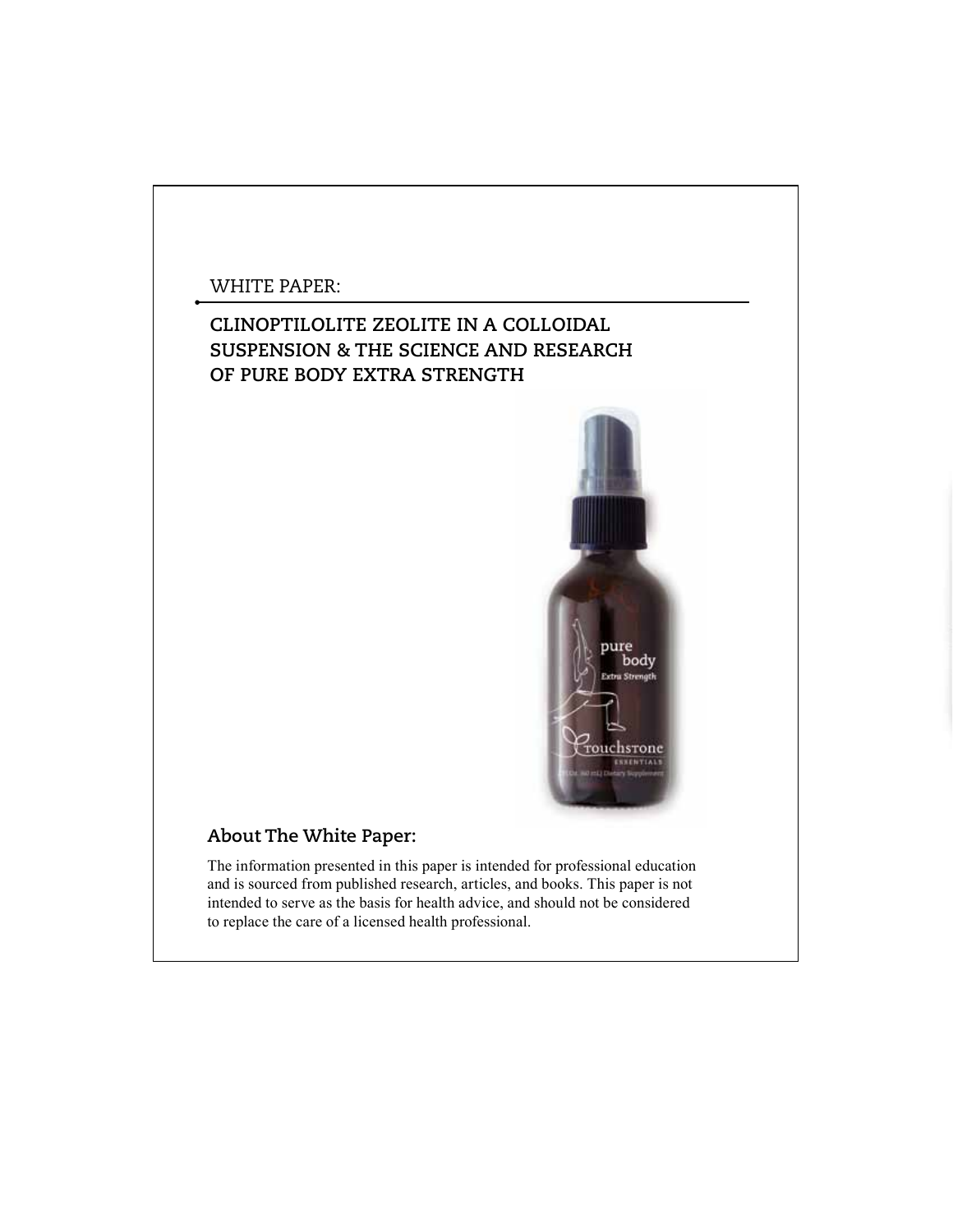#### **What is Zeolite?**

Zeolites are crystalline, hydrated aluminosilicates of alkali and alkaline earth metals, having infinite, three-dimensional atomic structures. They are further characterized by the ability to lose and gain water reversibly and to exchange certain constituent atoms, also without major change of atomic structure.

Along with quartz and feldspar minerals, zeolites are three-dimensional frameworks of silicate (SiO4) tetrahedra in which all four corner oxygen's of each tetrahedron are shared with adjacent tetrahedra. If each tetrahedron in the framework contains silicon as its central atom, the overall structure is electrically neutral, as is quartz  $(SiO)^2$ .

In zeolite structures, some of the quadri-charged silicon is replaced by triply-charged aluminum, giving rise to a deficiency of positive charge. The charge is balanced by the presence of singly-and doubly-charged atoms, such as sodium (Na+), potassium  $(K+)$ , calcium  $(Ca2+)$ , and magnesium (Mg2+), elsewhere in the structure.

The empirical formula of a zeolite is of the type:

 $M2/nO \cdot A12O3 \cdot xSiO2 \cdot yH2O$ , where M is any alkali or alkaline earth atom, n is the charge on that atom, x is a number from 2 to 10, and y is a number from 2 to 7. The chemical formula for clinoptilolite, a common natural zeolite is: (Na3K3)(Al6Si40)O96 • 24H2O



*Fig. 1. Crystal structure of the zeolite clinoptilolite with its 8-ring and 10-ring channels.*

### **How do zeolites work?**

For clinoptilolite, atoms or cations (charged metal atoms) within the second set of parentheses (aluminum and silicon) are known as structural atoms, because with oxygen they make up the rigid framework of the structure. This is why the form of aluminum in zeolites is completely inert and does not react or release in the body in any way.

Those within the first set of parentheses (sodium and potassium) are known as exchangeable ions, because they can be replaced (exchanged) more or less easily with other cations in aqueous solution, without affecting the aluminosilicate framework. This phenomenon is known as ion exchange, or more commonly cation exchange.

The exchange process involves replacing one singly-charged exchangeable atom in the zeolite by one singly-charged atom in a solution or replacing two singly-charged exchangeable atoms in the zeolite by one doubly-charged atom in a solution.

The magnitude of such cation exchange in a given zeolite is known as its cation-exchange capacity (CEC) and is commonly measured in terms of moles of exchangeable cation per gram (or 100 grams) of zeolite or in terms of equivalents of exchangeable cations per gram (or 100 grams) of zeolite.

While the ratio of exchange for ions is fixed, the effectiveness of cation exchange is directly related to the particle size of the zeolite. The smaller the zeolite particle is, the greater the available negatively-charged surface area. A large surface area provides a greater ability to attract positively-charged ions for cation exchange.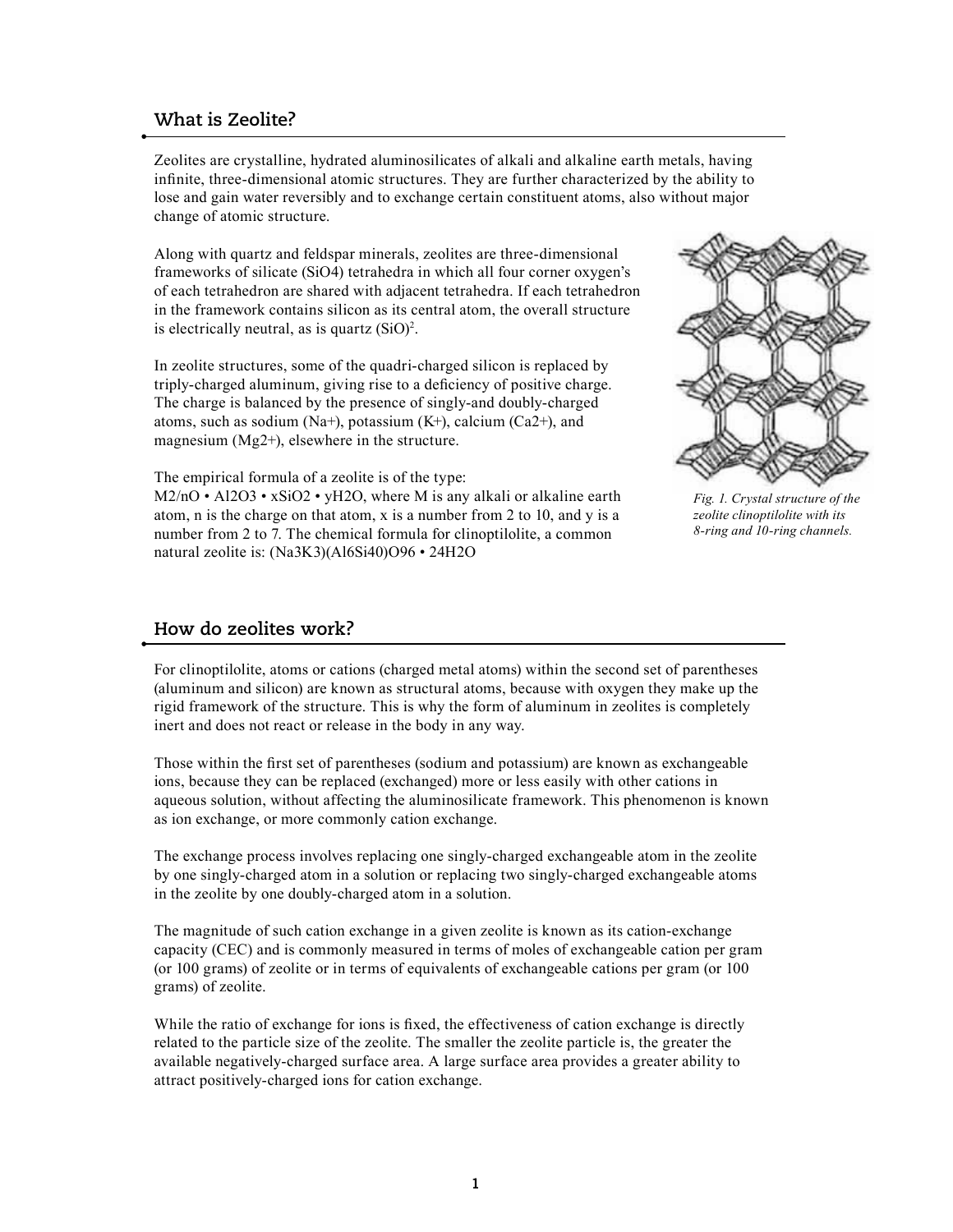### **Health Benefits And Uses Of Zeolite:**

Zeolites have been investigated in a broad spectrum of uses. Several of these applications take advantage of the adsorption and ion exchange properties of zeolites.

- The property of clinoptilolite to remove heavy metals has been documented extensively<sup>104, 109</sup>
- Recently, two clinical studies involving healthy volunteers and patients suffering from malignant disease and diabetes demonstrated that orally administered natural clinoptilolite is a potent antioxidant.<sup>98</sup>
- When applied externally in powder form, zeolite has also been found to quicken the healing of wounds and surgical incisions; in Cuba, clinoptilolite is commonly used to treat topical wounds in horses and livestock.
- As proven bactericides and fungicides, zeolites have been used to control urinary tract infection and dental plaque formation.<sup>99-101</sup>
- It is well known that silica particles prevent almost completely the onset of spontaneous diabetes in young BB rats and the destruction of β cells in non-obese mice given cyclophosphamide.<sup>102-103</sup>
- In mice with alloxan-induced diabetes, natural clinoptilolite has been shown to avert or diminish some late sequelae of the disorder, such as polyneuropathy.<sup>90</sup>
- Accumulating evidence has suggested that zeolites may significantly affect the regulation of the immune system.

Ueki et al have reported that silica, silicates, and aluminosilicates may act as nonspecific immunostimulators in a manner similar to that of the superantigens (SAgs),104,105 a class of powerful, immunostimulatory bacterial and viral toxins. Unlike conventional antigens, SAgs bind as unprocessed proteins to particular motifs of the variable region of the β chain (Vβ) of the T-cell receptor (TcR) outside the antigenbinding groove and to invariant regions of major histocompatibility complex (MHC) class II molecules on the surface of antigen-presenting cells (APCs).

As a consequence, SAgs, in nanogram to picogram concentrations, stimulate up to 10% to 30% of the host T-cell repertoire, whereas in conventional antigenic peptide-TcR binding, only 1 in  $10<sup>5</sup>$  to  $10<sup>6</sup>$  T cells (0.01%-0.0001%) is activated.<sup>106</sup> In accordance with this theory, proinflammatory macrophages, which belong to MHC class II APCs, are activated by fibrogenic silicate particles,<sup>107,108</sup> and the removal of MHC class II DP/ DR+ cells results in a lack of macrophage stimulation by the silicate chrysotile.<sup>104</sup>

More recently, Pavelic et al have demonstrated that the lymphocytes from lymph nodes of mice that were fed for 28 days with micronized zeolite clinoptilolite provoked a significantly higher allogeneic graft-versus-host reaction than did lymphocytes in control mice. After the mice were administered clinoptilolite intraperitoneally, the number of peritoneal macrophages increased significantly, as did their superoxide anion production. 109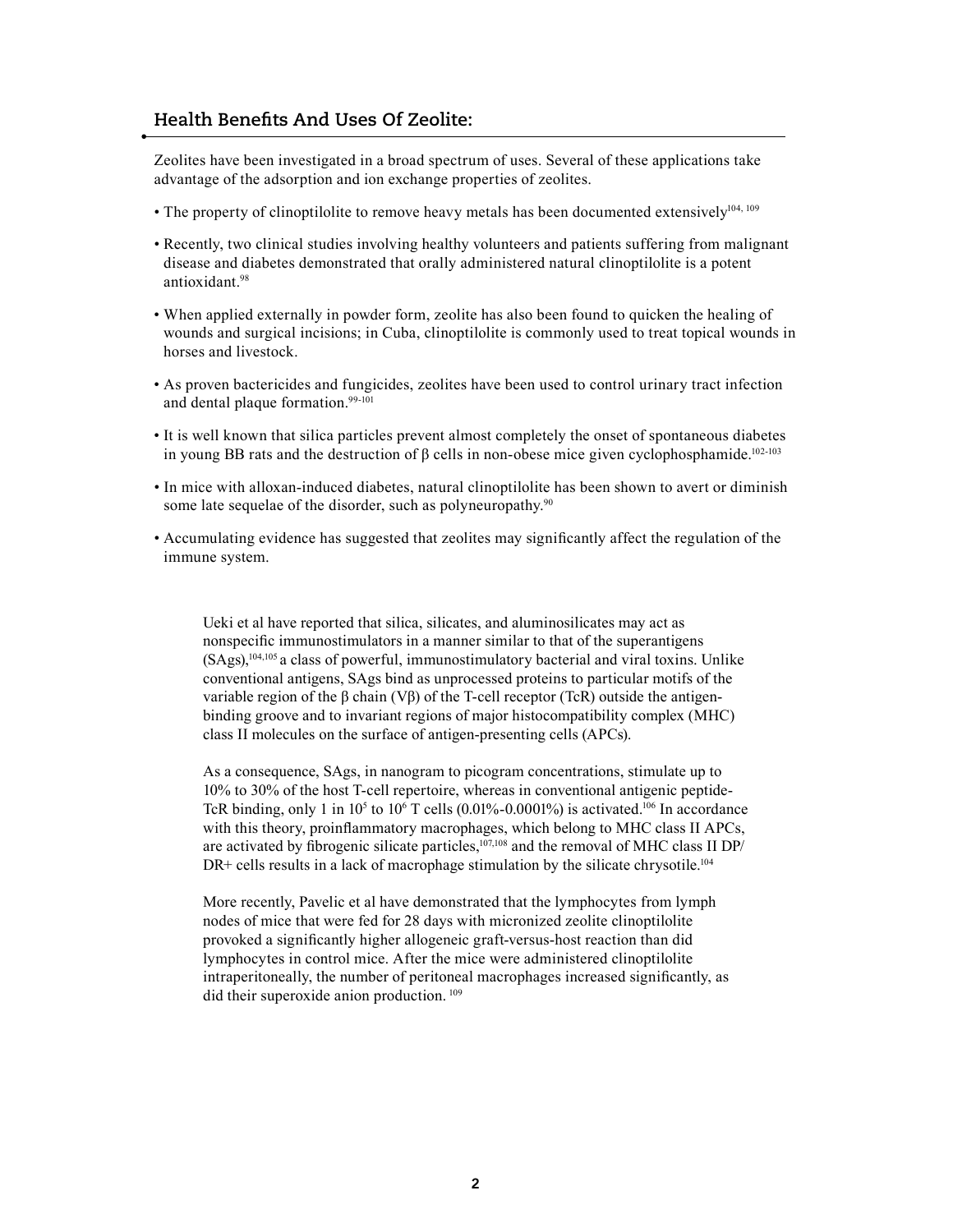### **The ability of Clinoptilolite to attract and trap positively-charged toxins**

Clinoptilolite has a cage-like structure, with pores and channels running through the crystal. The cage and surrounding mineral carries a net negative charge, making it one of the few negatively charged minerals found in nature. Because of its cage-like structure and negative charge, clinoptilolite has the ability to draw and trap within and on itself <sup>98, 107</sup> positively charged heavy metals and other toxic substances 90,92,97,99,101,106,108,111,121,122.

The negative charges of the AlO4 units are balanced by the presence of four-exchangeable, positively charged metals known as cations. These cations usually consist of calcium, magnesium, sodium and potassium. These ions are only loosely held and can be readily displaced by other substances, such as toxic heavy metals or other organics.

This phenomenon is known as cationic exchange, and it is the very high cationic exchange capacity of zeolites, which provides for many of their useful properties. Another special aspect of this structure is that the pore and channel sizes are nearly uniform, allowing the crystal to act as a molecular sieve. Clinoptilolite seems to be highly specific for the heavy metals. Research has shown that the smaller the diameter of the metal and the higher the charge of the metal, the greater the affinity it has for the zeolite.

Higher charges simply increase the strength of binding with higher binding characteristics. The small size allows for deeper access into the zeolite pores with more points of coordination. As an example of this phenomenon, arsenic has a charge of +3 and an atomic radius of approximately 1.8 angstroms, while potassium has a charge of only +1 and an atomic radius of approximately 2.8 angstroms. The arsenic binds with very high affinity for the zeolite while the potassium has no affinity whatsoever.

The clinoptilolite binds a variety of toxins. This includes heavy metals (Lead, Cadmium, Mercury, etc.), nitrosamines, and others. Cationic exchange is an entirely passive process—when the zeolite is in close proximity to these high-affinity compounds, they will be drawn to the zeolite and either absorbed into the cage or adsorbed onto the surface of the zeolite. There is no chemical activity in this process.

The zeolite will not be drawn to compounds in an effort to 'rip' metals away from them. In other words, the zeolite will not pull metals that are sequestered inside tissue or bone. If, on the other hand, the tissue has already released free metals into the system, the zeolite will have the ability to trap and remove it. Organics (Non Volatile and Volatile) are also removed by Clinoptilolite. 91,92,93,97,99,105,106,108,121, Organics are not trapped or exchanged in or onto the surface as in heavy metals, but rather are absorbed into and onto the clinoptilolite using a combination of ionic attraction rather than exchange. This attraction is based on the overall charge of the organic compound with preference given to positive charge points on the molecule itself.

Thus, a large molecule such as ammonium citrate will still be removed even though its size is much larger than the particle of zeolite. There are many studies ongoing today to take advantage of this effect. See references 123 to 130 below. While Clinoptilolite is mostly known for heavy metal removal, the ability to, positively affect, the removal of potentially toxic organic compounds at the same time cannot be ignored.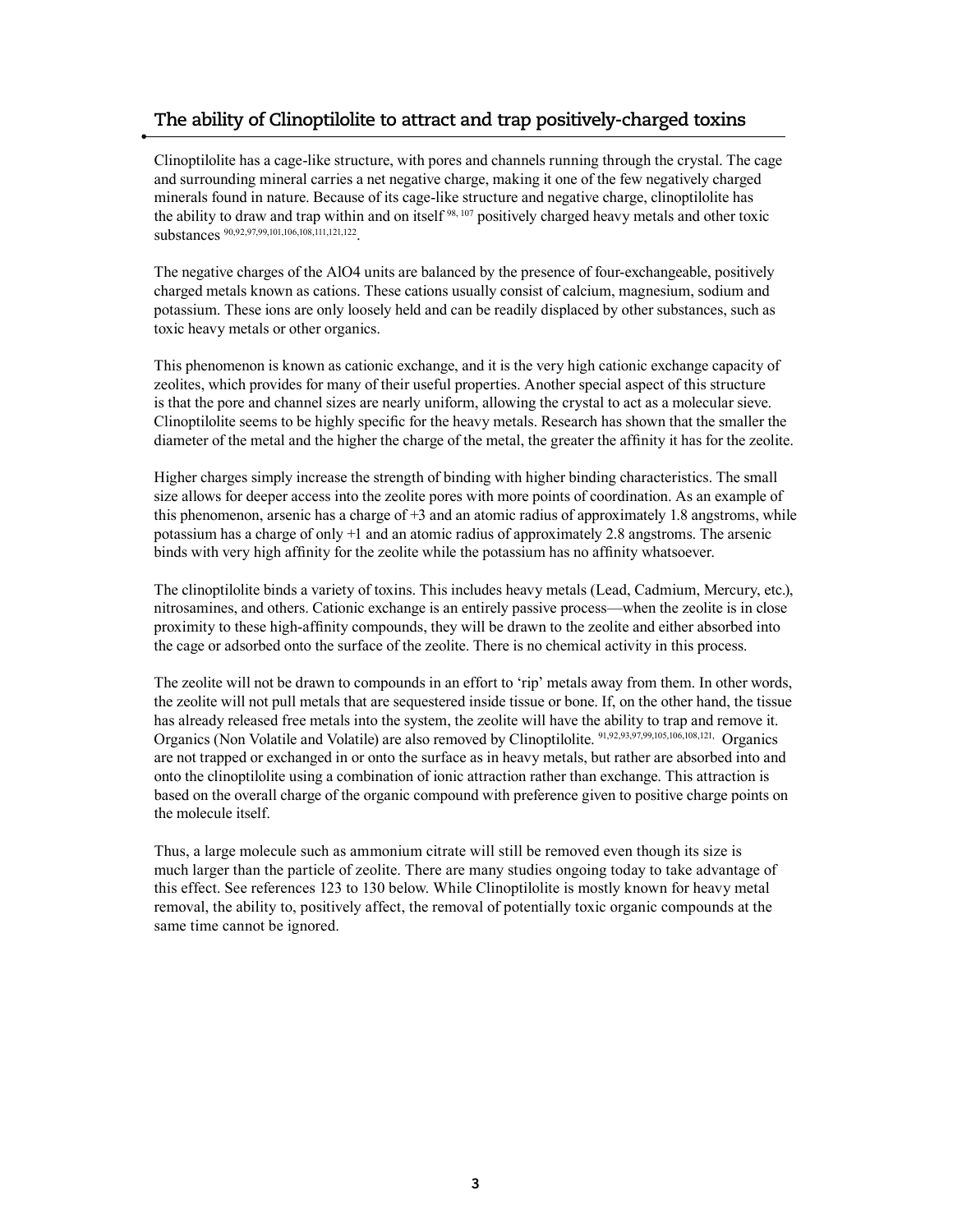#### **How effective is Clinoptilolite in Cation Exchange?**

A mole of an atom or cation is its molecular or atomic weight written in terms of grains (gram-molecular weight); thus, a mole of sodium (Na) weighs 22.99 grams, and a mole of calcium (Ca) weights 40.08 g.

Expressing CEC in terms of equivalents (or milliequivalents) allows us to calculate exchange regardless of the charge of the cation. To calculate equivalent weight (or gram-equivalent weight) of a given cation, the gram-molecular weight (mole) must be divided by the charge on the cation.

Thus, the gram-equivalent weight of calcium (Ca2+) is  $40.08/2 = 20.04$ , half the gram-molecular weight. Hence, one mole of Ca2+  $(40.08 \text{ g})$  would equal two equivalents of Ca2+ $(20.04 \text{ g})$ , but one mole of Na+  $(22.99 \text{ g})$  would still be equal to one equivalent of Na+  $(22.99 \text{ g})$ .

To calculate the CEC of a given zeolite, one must know the chemical formula of the zeolite. Using the formula of clinoptilolite referenced earlier, for each formula unit,  $3$  Na +  $3$  K are exchangeable or that 6 equivalents of cations are exchangeable for each formula unit.

The weight of a formula unit can be calculated by adding up the atomic weights of the constituent atoms. For the above formula, this amounts to 2774.37 g. Thus, this particular clinoptilolite would have a cation-exchange capacity of 6 equivalents per 2774.37 gram, or, recalculating, 0.00216 equivalents per gram, or 2.16 milliequivalents (meq) per gram per zeolite molecule. If we were to exchange the singly-charged Na and K in this formula with doubly-charged Ca, the resultant formula would be written:

(Ca3)(Al8Si40)O96 • 24H20.

Note that only half as many double-charged calcium ions are needed to balance the number of singly charged sodium and potassium ions. Calculating the CEC of the Ca-exchanged clinoptilolite yields the same value in terms of meq/g (actually very slightly more because the molecular weight of 4 calcium's is slightly less than the molecular weight of 4 sodium's  $+$  4 potassium.)

Using CEC expressed in terms of milliequivalents (mcci) per gram (or 100 g) makes it easier to compare how much of any cation can be exchanged by a particular zeolite, without having to worry about the charge on the cation involved.

The calculated CECs of Clinoptilolite, based on theoretical formulae is:

Clinoptilolite (NaK 3)(Al6Si40O96) • 24H2O [2.16 meq/g]

It is often desirable to express cation-exchange capacity in terms of weight percent (e.g., how many grams of ammonium ion (NH4+) could be exchanged onto 1 gram of clinoptilolite). If the CEC of the zeolite (or zeolitic ore, for that matter) is known (in terms of meq/g), this is readily accomplished.

The number of milliequivalents of the given cation (i.e., NH4+ or Cu2+) must be converted to grams by multiplying by the gram-equivalent weight of the cation. For singly-charged cations, this is the same as multiplying by the gram-molecular weight, but for double charged cations (e.g., Cu2+), the number of meq/g must be multiplied by half the gram-molecular weight (i.e., converting gramequivalent weight to gram-molecular weight).

Hence, 1 g of a sample of clinoptilolite-rich ore having a measured CEC of 2.00 meq/g could load (exchange) 3.67 wt. %  $(g/100 g)$  NH4+. The calculation is simple; merely multiply the known CEC of the zeolitic material by the milliequivalent weight (i.e., 1/1000 of the equivalent weight) of the atomic species involved. The following table lists the number of grams of various atoms taken up by one gram of zeolitic materials having the indicated CECs.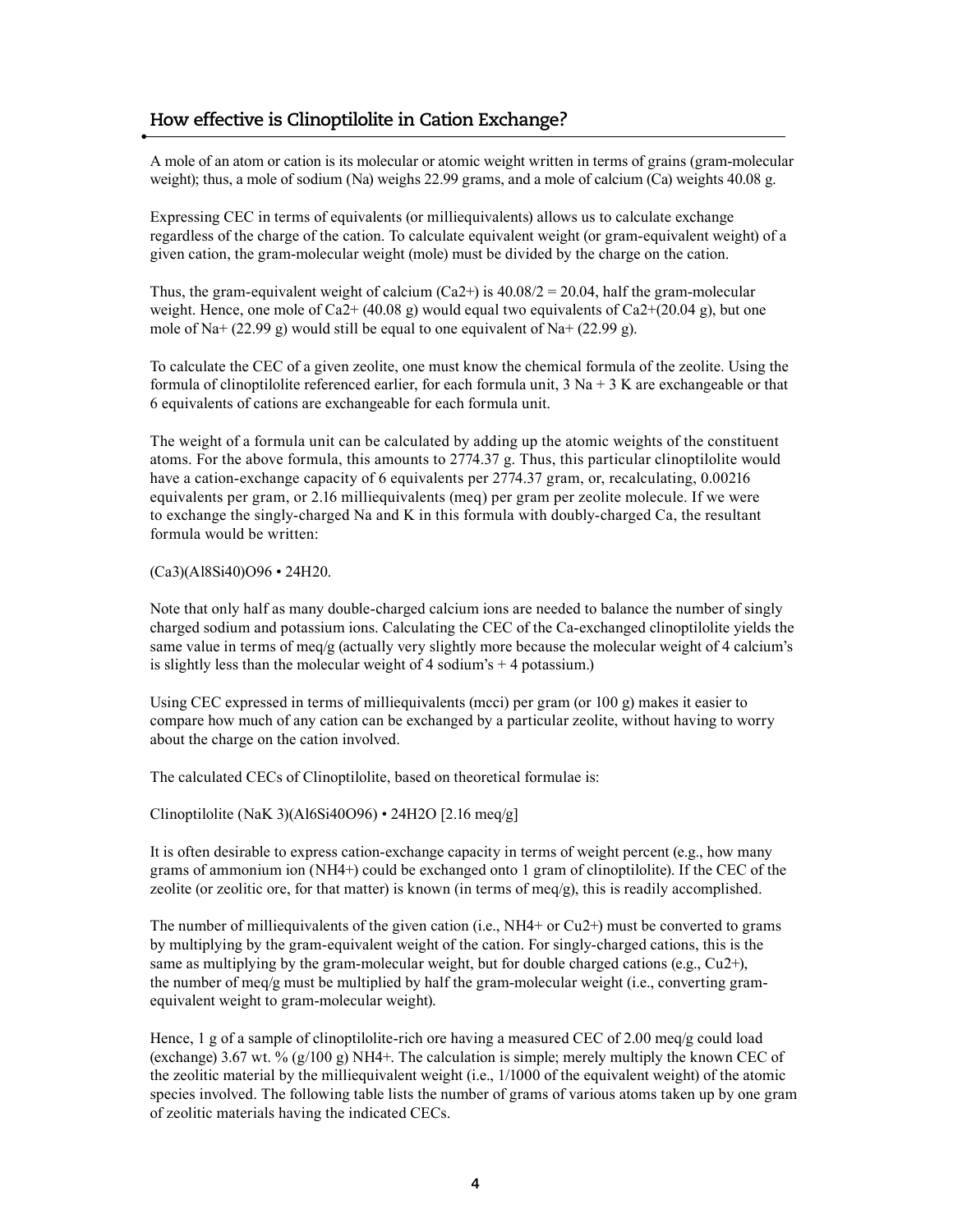| <b>CEC</b><br>(meg/g) | wt(q) | 1.50  | 1.75  | 2.00  | 2.25  | 2.50  | 2.75  | 3.00  | 3.25  | 3.50  | 3.75  | 4.00  |
|-----------------------|-------|-------|-------|-------|-------|-------|-------|-------|-------|-------|-------|-------|
| $NH4+$                | .0187 | 0.028 | 0.033 | 0.037 | 0.042 | 0.047 | 0.051 | 0.056 | 0.061 | 0.065 | 0.070 | 0.075 |
| $Cs+4$                | .0329 | 0.049 | 0.058 | 0.066 | 0.074 | 0.082 | 0.091 | 0.099 | 0.107 | 0.115 | 0.123 | 0.132 |
| $Cu2+$                | .0318 | 0.048 | 0.056 | 0.064 | 0.071 | 0.079 | 0.087 | 0.095 | 0.103 | 0.111 | 0.119 | 0.127 |
| $Pb2+$                | .1036 | 0.155 | 0.181 | 0.207 | 0.233 | 0.259 | 0.285 | 0.311 | 0.337 | 0.363 | 0.389 | 0.414 |
| $Sr2+$                | .0438 | 0.066 | 0.077 | 0.088 | 0.099 | 0.110 | 0.120 | 0.131 | 0.143 | 0.153 | 0.164 | 0.175 |

This information and these tables were prepared by F.A. Mumpton, Chairman of the International Committee on Natural Zeolites.

### **Human Exposure to Environmental Chemicals**

In our increasingly industrialized world, the issue of toxic environmental exposure is coming to the forefront as an issue of public health and safety. In the 2009 the "Fourth National Report on Human Exposure to Environmental Chemicals" (prepared jointly by the Department of Health and Human Services, Centers for Disease Control and Prevention and the National Center for Environmental Health updated 2011) gives a comprehensive look at what the human exposure is in a cross section of Americans. To understand the depth and severity of what the average American is exposed to on a daily basis you can read the full report here: www.cdc.gov/exposurereport/, including updated tables for 2012.

#### **Why a Colloidal form of Pure Body?**

Pure Body is a liquid suspension of zeolite clinoptilolite in pure water. Pure Body is sized to 0.3 Micrometers (microns) mean average in size, to allow for detoxification benefits on a systemic level (through absorption in the small intestine), and detoxification in the large intestine.\*

Third-party independent chemical analyses, x-ray diffraction analysis and particle size analysis all attest to the efficacy of Pure Body to support the body's ability to detoxify heavy metals and other toxins, assist in balancing the body's pH and supporting the immune system.\*

At 0.3 mean microns, the particle size is still too large to remain in suspension in pure water. This means there are areas Pure Body cannot access in the body since it relies on absorption via villi in the small intestine and cannot use water as its transportation medium throughout the body.

A colloidal suspension allows for particles sized so small they can remain suspended inside water molecules, providing a delivery mechanism for clinoptilolite zeolite throughout the body with increased surface area, hence, delivering an effective, extra strength version of Pure Body.\*

\*These statements have not been evaluated by the Food and Drug Administration. Our products are not intended to diagnose, treat, cure or prevent any disease.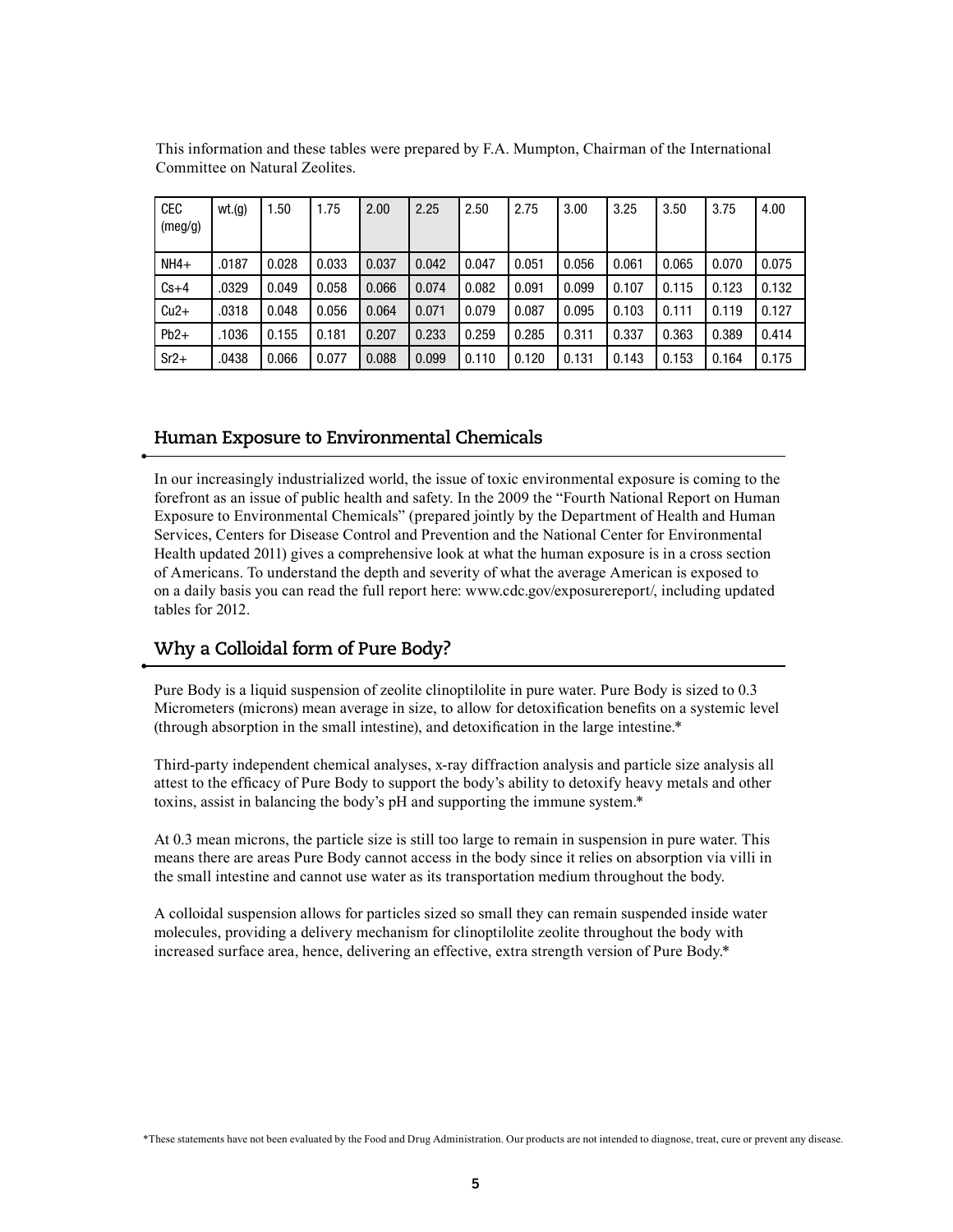### **What is a Colloid?**

**Chemistry** 

- a. A system in which finely divided particles, which are approximately 10 to 10,000 angstroms in size, are dispersed within a continuous medium in a manner that prevents them from being filtered easily or settled rapidly.
- b. (Chemistry) Also called colloidal solution, suspension a mixture having particles of one component, with diameters between  $10^{-7}$  and  $10^{-9}$  meters, suspended in a continuous phase of another component. The mixture has properties between those of a solution and a fine suspension.

The American Heritage® Dictionary of the English Language, Fourth Edition copyright ©2000 by Houghton Mifflin Company. Updated in 2009. Published by Houghton Mifflin Company. All rights reserved.

The above definition is useful to understand the differences between the current Pure Body product and the colloidal Pure Body Extra Strength. It is simply a matter of size. To translate the sizes above, a colloid is between 1 nanometer and 100 Micrometers in size.

Pure Body is sized to 0.3 Micrometers (microns) mean average in size. The colloidal suspension of Pure Body Extra Strength is sized in the nanometer range which forms a very stable suspension and is a true colloidal. In effect, the zeolite particles are small enough to fit inside the water molecules, creating a suspension that is colorless, odorless and tasteless.\*

Imagine for a moment the standard Pure Body particle size of 0.3 micron mean average being the equivalent to a NBA basketball (9.5 inches in diameter). In contrast, the colloidal Pure Body Extra Strength would be equivalent to a small pearl (9.65 mm).

#### **This offers two distinct advantages: smaller size and increased surface area.**

With the smaller particle size, it is a logical assumption that the smaller the particle the more efficient it is in getting in the more inaccessible parts of the cellular structure. This smaller size increases the effectiveness in being able to remove toxins from parts of the body that the current zeolite simply will not go due to size. This includes the more dense muscle tissues, parts of the lungs, and other organs that due to enzymatic barriers restrict larger particles of zeolite from entering. A colloidal suspension will have a greater impact for detoxification by being able to go where the finest capillaries flow at a true cellular level.\*

Now think of surface area. Imagine how many pearls you could fit inside that basketball. The combined surface area of those pearls would greatly surpass the surface area of the single basketball. With a nanometer size range, it takes many more particles to fill the space of a single particle at .3 microns, creating a greater area of negatively-charged points for positively-charged toxins to be trapped and attach to the zeolite.\*

### **Well documented safety of colloidal minerals**

References 1,5,7 9,13,17,18,19,21,22,23,24,25,26,27,68,71,73,84,86

The safety of colloidal minerals is well studied. Nature supplies colloidal minerals to us in our water supply and foods every day. The safety of colloidal zeolite in the size range Touchstone Essentials is producing has been as well studied in vitro and in vivo (see above).

All of the above references for the safety of colloidal zeolites come from www.pubmed.com and show the in-depth research that has gone into the safety studies for colloidal zeolites. The zeolite has been shown to be biologically inert even at the small size it takes to form a colloidal solution with zeolite. The main characteristics of zeolite are still in place.

\*These statements have not been evaluated by the Food and Drug Administration. Our products are not intended to diagnose, treat, cure or prevent any disease.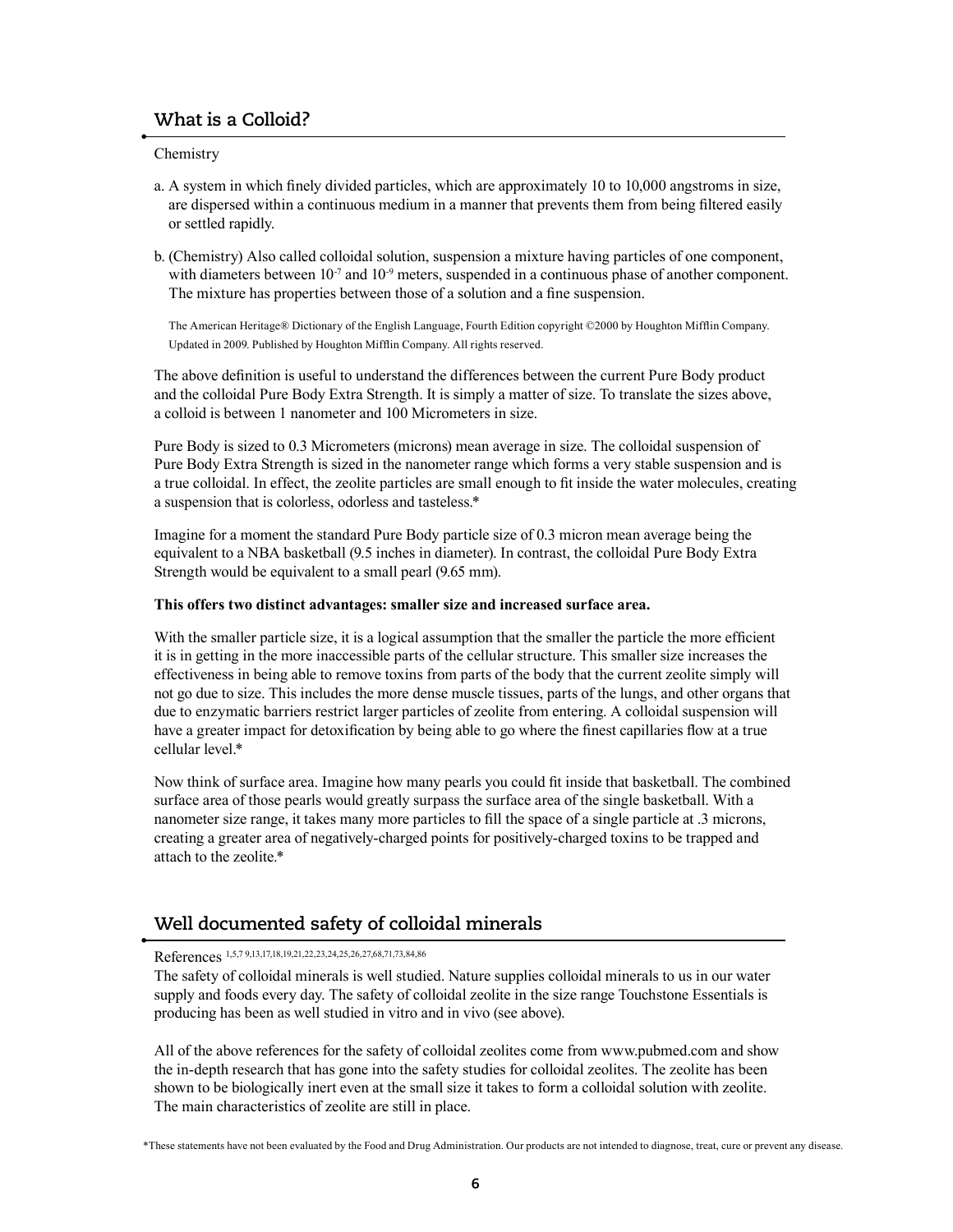- The zeolite Clinoptilolite has been recognized as safe, having been granted GRAS status by the FDA (Generally Recognized as Safe).
- Additionally, Clinoptilolite zeolite has a documented affinity (or preference) for positively-charged heavy metals and toxins and will not remove beneficial nutrients.
- The proprietary processing for Pure Body Extra Strength removes any existing environmental pollutants from the zeolite cages, and fills the cage-like structures with the exchangeable ions calcium, magnesium, potassium and sodium, which in effect, means Pure Body will always swap out one of its beneficial ions in exchange for positively-charged heavy metals and toxins.
- The Clinoptilolite zeolite in Pure Body Extra Strength is mined from a well-known US mine with documented safety protocols.
- Clinoptilolite zeolite is not stored in the body, and is excreted via the kidneys within 4-6 hours of ingestion.
- Given the natural hydrophilic nature of zeolites and the increased surface area of Pure Body Extra Strength, increasing water intake is suggested to facilitate the body's ability to remove toxins.
- The manufacturing and bottling facilities for Pure Body Extra Strength all follow cGMP (Good Manufacturing Practices) in the handling of both the raw materials and the finished product.
- Touchstone Essentials uses an independent laboratory to test every batch of Pure Body Extra Strength. Chemical analysis is conducted for everything from heavy metals, to organic compounds, to microbial assays. Each independent lab result is published and available on the Touchstone Essentials website.

#### **The effectiveness of colloidal zeolite**

References 2,4,6,140,20,21,22,26,28,31,34,35,36,39,40,41,44,45,46,49,53,54,55,56,61,62,68,78,79,82,85

In addition to the safety of colloidal zeolite, its effectiveness has also been well studied. This directly relates to the small size of the colloidal zeolite particles. The cationic exchange efficiency (CEC) is directly related to the number of aluminum interchanges and cages exposed. In other words, the smaller the zeolite particle is, the greater the number of cages available for heavy metal and toxin removal.

- While it is logical to assume the smaller particle is more effective, the research shows a marked increase in efficiency and amount of heavy metal removal with the reduction in particle size.
- Pure Body Extra Strength undergoes proprietary processing to reduce the zeolite particle size to the nanometer range.
- The small particle size creates a vast surface area in every serving, delivering an effective cellular detoxification with every spray.\*

In addition to cation exchange, at this particle size range, new forces are in effect, and can greatly increase the detoxification potential of the zeolite. This new force is known as the van der Waals force (or van der Waals interaction) in physical chemistry.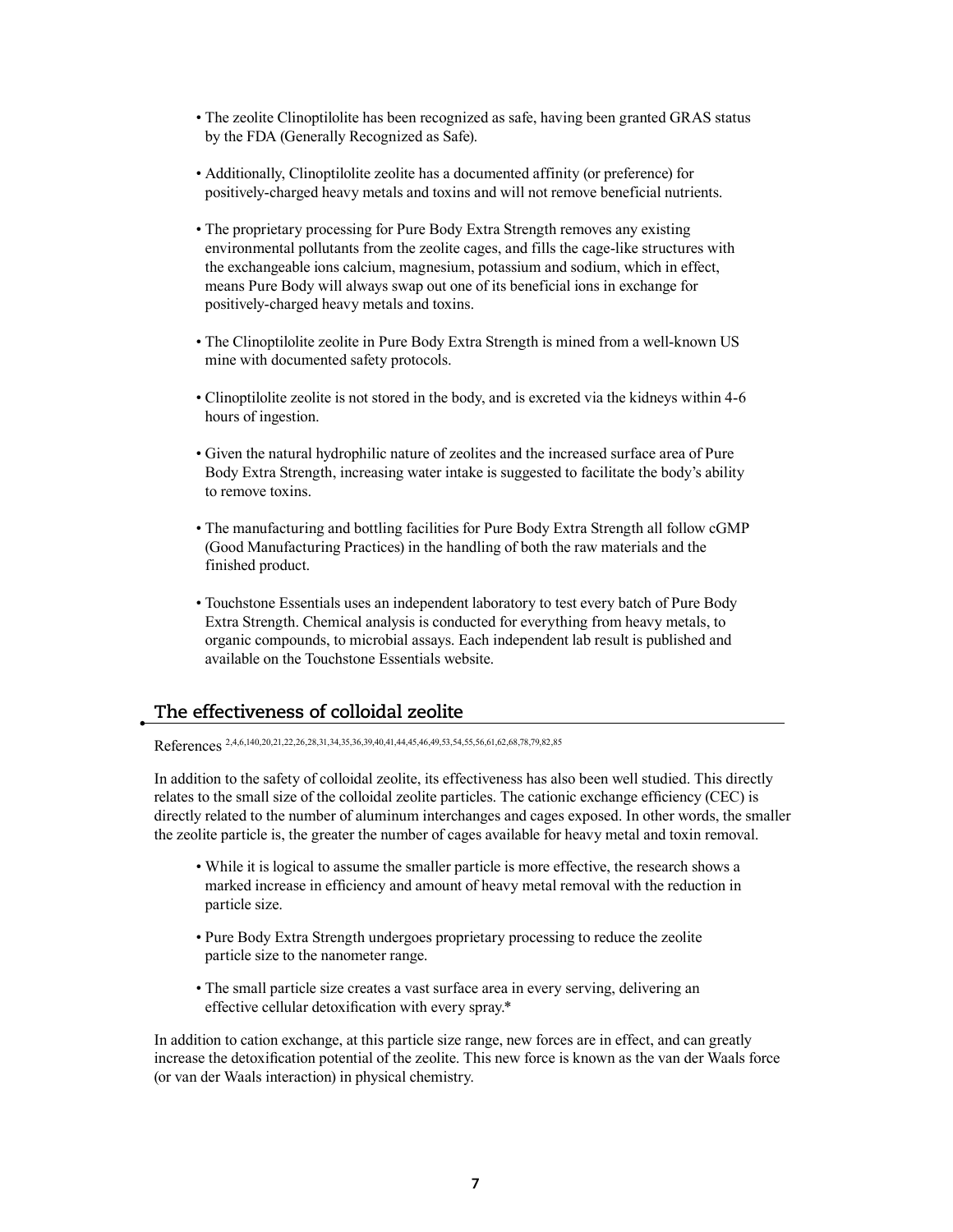Named after Dutch scientist Johannes Diderik van der Waals, is the sum of the attractive or repulsive forces between molecules (or between parts of the same molecule) other than those due to covalent bonds, the hydrogen bonds, or the electrostatic interaction of ions with one another or with neutral molecules. The term includes:

- The force between two permanent dipoles (Keesom force)
- The force between a permanent dipole and a corresponding induced dipole (Debye force)
- The force between two instantaneously induced dipoles (London dispersion force).

It is also sometimes used loosely as a synonym for the totality of intermolecular forces. Van der Waals forces are relatively weak compared to covalent bonds, but play a fundamental role in fields as diverse as supramolecular chemistry, structural biology, polymer science, nanotechnology, surface science, and condensed matter physics. Van der Waals forces define many properties of organic compounds, including their solubility in polar and non-polar media.

Van der Waals forces include attractions and repulsions between atoms, molecules, and surfaces, as well as other intermolecular forces. They differ from covalent and ionic bonding in that they are caused by correlations in the fluctuating polarizations of nearby particles (a consequence of quantum dynamics). Intermolecular forces have several major contributions:

- Attractive or repulsive electrostatic interactions between permanent charges (in the case of molecular ions)
- Dipoles (in the case of molecules without inversion center)
- Quadrupoles (all molecules with symmetry lower than cubic), and in general between permanent multipoles. The electrostatic interaction is sometimes called the Keesom interaction or Keesom force after Willem Hendrik Keesom
- Induction (also known as polarization), which is the attractive interaction between a permanent multipole on one molecule with an induced multipole on another. This interaction is sometimes called Debye force after Peter J.W. Debye
- Dispersion (usually named after Fritz London), which is the attractive interaction between any pair of molecules, including non-polar atoms, arising from the interactions of instantaneous multipoles

This force, along with the Zeta potential, explains the increased effectiveness even though the particle is smaller. What does all of this mean?

At this particle size, it is more than just cation-exchange with the zeolite. These forces allow for the colloidal zeolite to attract and hold much larger particles, which has particular relevance for Volatile Organic Compounds.

With a true colloidal suspension, the clinoptilolite particle is literally inside the individual water molecule and thus suspended by that molecule. That is why the clinoptilolite will not "settle out" after even a long period of time and why the body accepts the clinoptilolite in areas where it currently will not. At this size, the charge of the clinoptilolite zeolite has a greater resonance and will attract and hold these organic compounds.

While not a replacement for Pure Body, the Pure Body Extra Strength is a more effective way to aid the body in detoxification due to its particle size, and access to the van de Waals force, creating a product capable of reaching cellular structures normally not available to standard sized zeolite.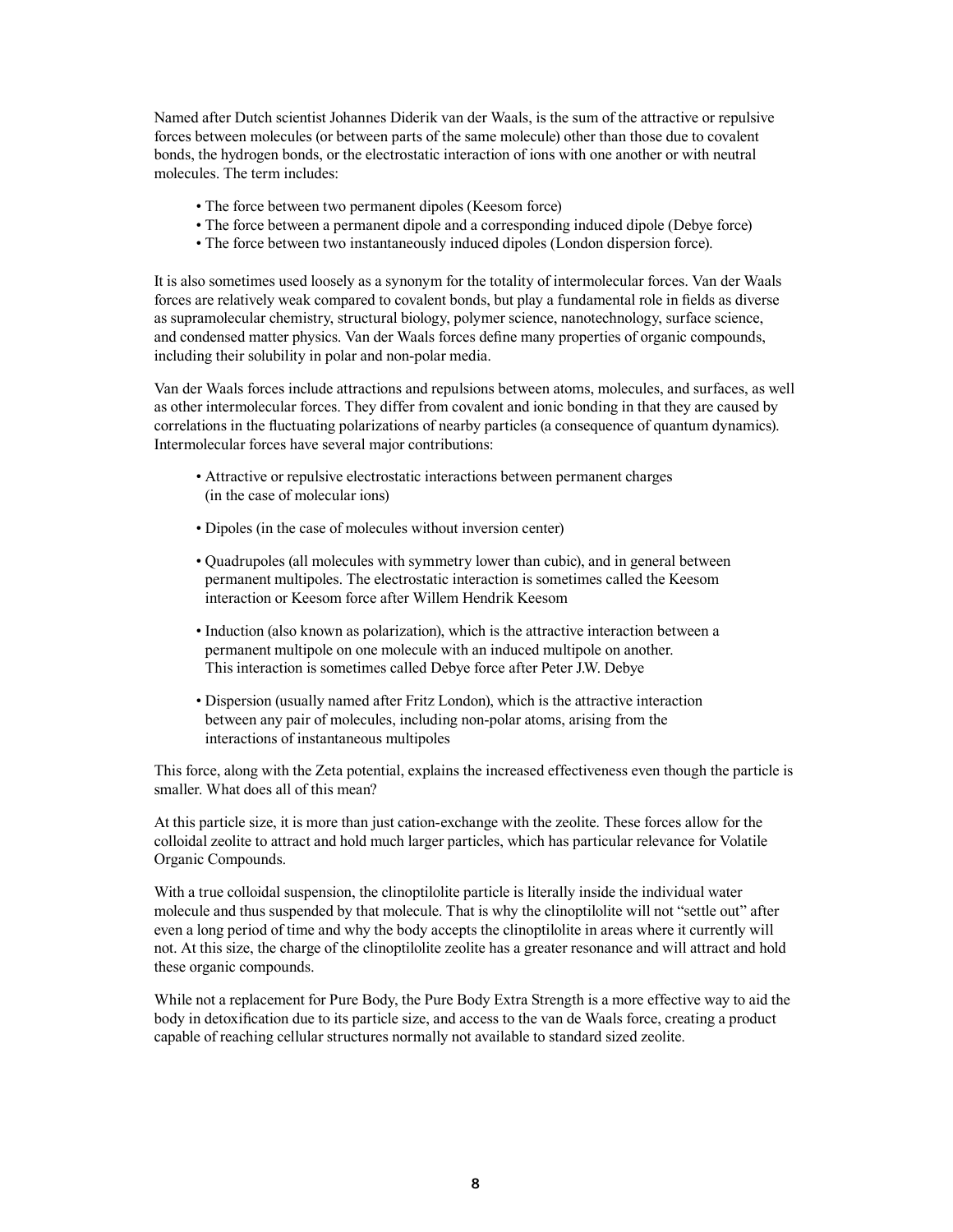### **Who can benefit from Pure Body Extra Strength?**

In a word, everyone. The colloidal Pure Body Extra Strength works differently than the standard Pure Body product, which was designed to have a mean average size of 0.3 microns to ensure that about half of the amount enters the colon and half of the amount enters the bloodstream. This allows zeolite supplementation to provide detoxification benefits to the colon and to the overall health and well-being of the person. For this reason, Pure Body can be taken in addition to Pure Body Extra Strength.\*

With Pure Body Extra Strength, 100 percent of the zeolite will enter the bloodstream. While this will offer detoxification benefits to everyone, two groups can derive the greatest benefit:

- 1. Those with a concern regarding exposure to heavy metals and environmental pollutants.
- 2. Individuals who perform a high degree of athletic training, such as a semi-professional or professional athletes due to the high rate of metabolic activity and added stress to the body.

Because Pure Body Extra Strength may enter the bloodstream easily, it may better be able to enter the cells<sup>1,21,22,23,26,61,84</sup> to remove toxins safely. Again, zeolite is not stored in the body and the elimination cycle is still in the 4 to 6 hour range to process through the kidneys.

Common signs of a body that is detoxifying can include tiredness, increased thirst, sweating, headaches and other aches and discomfort. This is a completely temporary, natural response to the body eliminating toxins and can be easily resolved by reducing the number of servings and gradually increasing servings over the course of a few days.

#### **Summary**

- 1. Clinoptilolite zeolite is safe and effective, proven in numerous trials involving both people and animals, and is granted GRAS (Generally Recognized as Safe) status with the FDA (Food and Drug Administration).
- 2. The zeolite Clinoptilolite is proven safe through its years of safe usage as a supplement for the general population including children.
- 3. Pure Body Extra Strength is bringing to the market the very best that technology and nature can produce, with a natural mineral sized to access the body on a cellular level.\*
- 4. Safety and effectiveness of Pure Body Extra Strength is instilled through the stringent protocols from testing the incoming raw material to knowing what is in every bottle of product that reaches the consumer.
- 5. Touchstone Essentials uses only independent third-party laboratories to conduct thorough testing on the zeolite.
- 6. Along with Pure Body, Pure Body Extra Strength may result in a more complete removal of heavy metal and environmental toxins from the body.\*
- 7. Pure Body represents a safe, natural and effective means to aid the body in detoxification.\*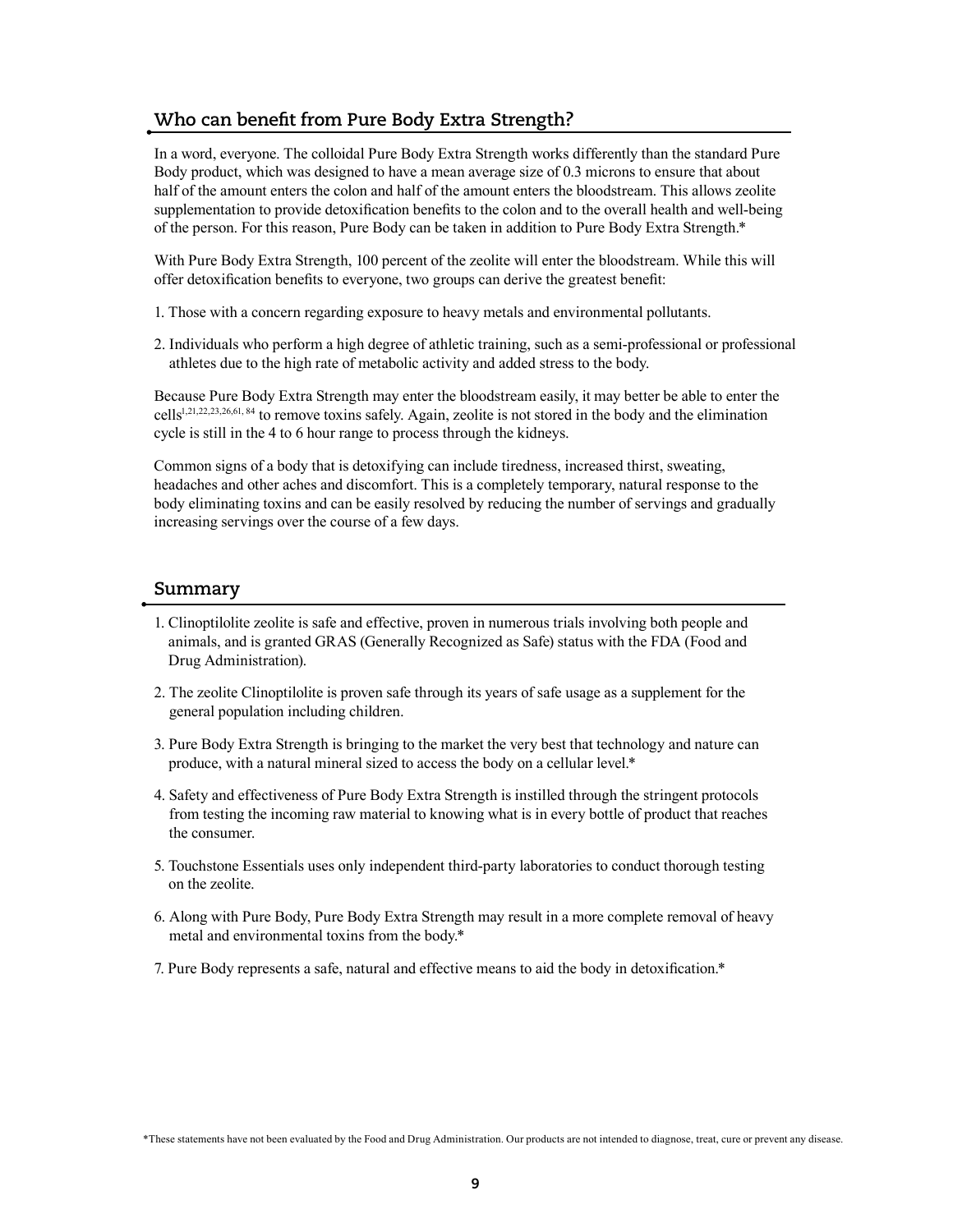#### **References**

- 1. Zeolite/polymer composite hollow microspheres containing antibiotics and the in vitro drug release. *Zhang Y, Xu C, He Y, Wang X, Xing F, Qiu H, Liu Y, Ma D, Lin T, Gao J. J Biomater Sci Polym Ed. 2011;22(4-6):809-22. Epub 2010 Jun 21. PMID: 20566060 [PubMed - indexed for MEDLINE]*
- 2. Ruthenium(II)-tris-bipyridine/titanium dioxide codoped zeolite Y photocatalysts: II. Photocatalyzed degradation of the model pollutant 2,4-xylidine, evidence for percolation behavior. *Bossmann SH, Jockusch S, Schwarz P, Baumeister B, Göb S, Schnabel C, Payawan L Jr, Pokhrel MR, Wörner M, Braun AM, Turro NJ. Photochem Photobiol Sci. 2003 May;2(5):477-86. PMID: 12803069 [PubMed] Related citations*
- 3. Controlled nanozeolite-assembled electrode: remarkable enzyme-immobilization ability and high sensitivity as biosensor. *Yu T, Zhang Y, You C, Zhuang J, Wang B, Liu B, Kang Y, Tang Y. Chemistry. 2006 Jan 23;12(4):1137-43. PMID: 16250058 [PubMed - indexed for MEDLINE]*
- 4. Zeolite Linde Type L as micro-solid phase extraction sorbent for the high performance liquid chromatography determination of ochratoxin A in coffee and cereal. *Lee TP, Saad B, Ng EP, Salleh B. J Chromatogr A. 2012 May 11;1237:46-54. Epub 2012 Mar 17. PMID: 22444432 [PubMed - indexed for MEDLINE]*
- 5. Synthesis design and structure of a multipore zeolite with interconnected 12- and 10-MR channels. *Moliner M, Willhammar T, Wan W, González J, Rey F, Jorda JL, Zou X, Corma A. J Am Chem Soc. 2012 Apr 11;134(14):6473-8. Epub 2012 Apr 2. PMID: 22440136 [PubMed - in process]*
- 6. Well-organized zeolite nanocrystal aggregates with interconnected hierarchically micro-mesomacropore systems showing enhanced catalytic performance. *Yang XY, Tian G, Chen LH, Li Y, Rooke JC, Wei YX, Liu ZM, Deng Z, Van Tendeloo G, Su BL. Chemistry. 2011 Dec 23;17(52):14987-95. doi: 10.1002/chem.201101594. Epub 2011 Nov 23. PMID: 22113715 [PubMed]*
- 7. Investigation of the cytotoxicity of nanozeolites A and Y. *Thomassen LC, Napierska D, Dinsdale D, Lievens N, Jammaer J, Lison D, Kirschhock CE, Hoet PH, Martens JA. Nanotoxicology. 2012 Aug;6:472-85. Epub 2011 Sep 27. PMID: 21950480 [PubMed - in process]*
- 8. Synthesis and application of colloidal nanocrystals of the MFI-type zeolites. *Watanabe R, Yokoi T, Tatsumi T. J Colloid Interface Sci. 2011 Apr 15;356(2):434-41. Epub 2011 Jan 15. PMID: 21310426 [PubMed]*
- 9. Structure and colloidal stability of nanosized zeolite beta precursors. *Hould ND, Kumar S, Tsapatsis M, Nikolakis V, Lobo RF. Langmuir. 2010 Jan 19;26(2):1260-70. PMID: 19725568 [PubMed*
- 10. Colloid stable sorbents for cesium removal: preparation and application of latex particles functionalized with transition metals ferrocyanides. *Avramenko V, Bratskaya S, Zheleznov V, Sheveleva I, Voitenko O, Sergienko V. J Hazard Mater. 2011 Feb 28;186(2-3):1343-50. Epub 2010 Dec 10. PMID: 21208744 [PubMed - indexed for MEDLINE]*
- 11. Lanthanide-organic cation frameworks with zeolite gismondine topology and large cavities from intersected channels templated by polyoxometalate counterions. *Li CH, Huang KL, Chi YN, Liu X, Han ZG, Shen L, Hu CW. Inorg Chem. 2009 Mar 2;48(5):2010-7. PMID: 19235962 [PubMed]*
- 12. Silica nanoarchitectures with tailored pores based on the hybrid three- and four-membered rings. *Zhang D, Zhang RQ. J Phys Chem B. 2006 Aug 10;110(31):15269-74. PMID: 16884244 [PubMed]*
- 13. In situ observation of homogeneous nucleation of nanosized zeolite A. *Fan W, O'Brien M, Ogura M, Sanchez-Sanchez M, Martin C, Meneau F, Kurumada K, Sankar G, Okubo T. Phys Chem Chem Phys. 2006 Mar 21;8(11):1335-9. Epub 2006 Feb 10.*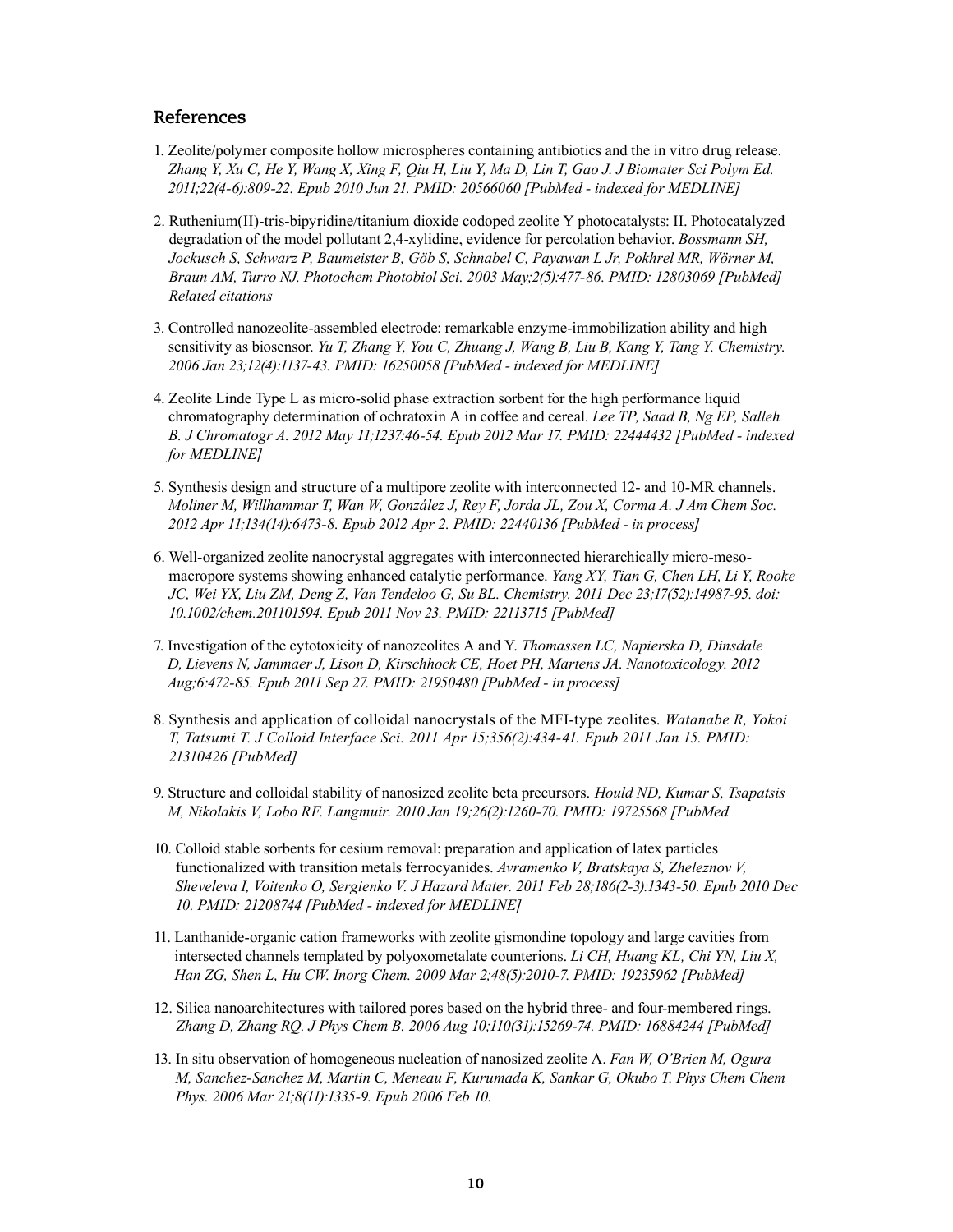- 14. Nanosized gismondine grown in colloidal precursor solutions. *Kecht J, Mihailova B, Karaghiosoff K, Mintova S, Bein T. Langmuir. 2004 Jun 22;20(13):5271-6. PMID: 15986662 [PubMed]*
- 15. Structure of extremely nanosized and confined In-O species in ordered porous materials. *Ramallo-López JM, Rentería M, Miró EE, Requejo FG, Traverse A. Phys Rev Lett. 2003 Sep 5;91(10):108304. Epub 2003 Sep 5. PMID: 14525517 [PubMed]*
- 16. Confined space synthesis. A novel route to nanosized zeolites. *Schmidt I, Madsen C, Jacobsen CJ. Inorg Chem. 2000 May 29;39(11):2279-83. PMID: 12526485 [PubMed]*
- 17. A correlative approach at characterizing nanoparticle mobility and interactions after cellular uptake. *Schumann C, Schübbe S, Cavelius C, Kraegeloh A. J Biophotonics. 2012 Feb;5(2):117-27. doi: 10.1002/jbio.201100064. Epub 2011 Oct 11. PMID: 21987351 [PubMed - indexed for MEDLINE]*
- 18. In vivo toxicity of nano-alumina on mice neurobehavioral profiles and the potential mechanisms. *Zhang QL, Li MQ, Ji JW, Gao FP, Bai R, Chen CY, Wang ZW, Zhang C, Niu Q. Int J Immunopathol Pharmacol. 2011 Jan-Mar;24(1 Suppl):23S-29S. PMID: 21329562 [PubMed - indexed for MEDLINE]*
- 19. Need for safety of nanoparticles used in food industry. *Das M, Ansari KM, Tripathi A, Dwivedi PD. J Biomed Nanotechnol. 2011 Feb;7(1):13-4. PMID: 21485778 [PubMed - indexed for MEDLINE]*
- 20. Nanoparticles: small and mighty. *Wiesenthal A, Hunter L, Wang S, Wickliffe J, Wilkerson M. Int J Dermatol. 2011 Mar;50(3):247-54. doi: 10.1111/j.1365-4632.2010.04815.x. Review.*
- 21. Nanoparticles and their interactions with the dermal barrier. *Schneider M, Stracke F, Hansen S, Schaefer UF. Dermatoendocrinol. 2009 Jul;1(4):197-206. PMID: 20592791 [PubMed] Free PMC Article*
- 22. Development of a novel viral DNA vaccine against human papillomavirus: AcHERV-HP16L1. *Lee HJ, Park N, Cho HJ, Yoon JK, Van ND, Oh YK, Kim YB Vaccine. 2010 Feb 10;28(6):1613-9. Epub 2009 Dec 2. PMID: 19961961 [PubMed - indexed for MEDLINE]*
- 23. Safety aspect of inorganic layered nanoparticles: size-dependency in vitro and in vivo. *Choi SJ, Oh JM, Choy JH. J Nanosci Nanotechnol. 2008 Oct;8(10):5297-301. PMID: 19198442 [PubMed indexed for MEDLINE]*
- 24. Nanotechnology: the challenge of regulating known unknowns. *Wilson RF. J Law Med Ethics. 2006 Winter;34(4):704-13. PMID: 17199812 [PubMed - indexed for MEDLINE]*
- 25. Development of a preliminary framework for informing the risk analysis and risk management of nanoparticles. *Morgan K. Risk Anal. 2005 Dec;25(6):1621-35. Erratum in: Risk Anal. 2006 Feb;26(1):287. PMID: 16506988 [PubMed - indexed for MEDLINE]*
- 26. Bio-functional inorganic materials: an attractive branch of gene-based nano-medicine delivery for 21st century. *Chowdhury EH, Akaike T. Curr Gene Ther. 2005 Dec;5(6):669-76. Review. PMID: 16457655 [PubMed - indexed for MEDLINE]*
- 27. Research strategies for safety evaluation of nanomaterials. Part VI. Characterization of nanoscale particles for toxicological evaluation. *Powers KW, Brown SC, Krishna VB, Wasdo SC, Moudgil BM, Roberts SM. Toxicol Sci. 2006 Apr;90(2):296-303. Epub 2006 Jan 11.*
- 28. Small is beautiful: microparticle and nanoparticle technology in medical devices. *Williams D. Med Device Technol. 1999 Apr;10(3):6, 8-9. PMID: 10387629 [PubMed - indexed for MEDLINE]*
- 29. Exploitation of unique properties of zeolites in the development of gas sensors. *Zheng Y, Li X, Dutta PK. Sensors (Basel). 2012;12(4):5170-94. Epub 2012 Apr 20. PMID: 22666081 [PubMed - in process] Free PMC Article*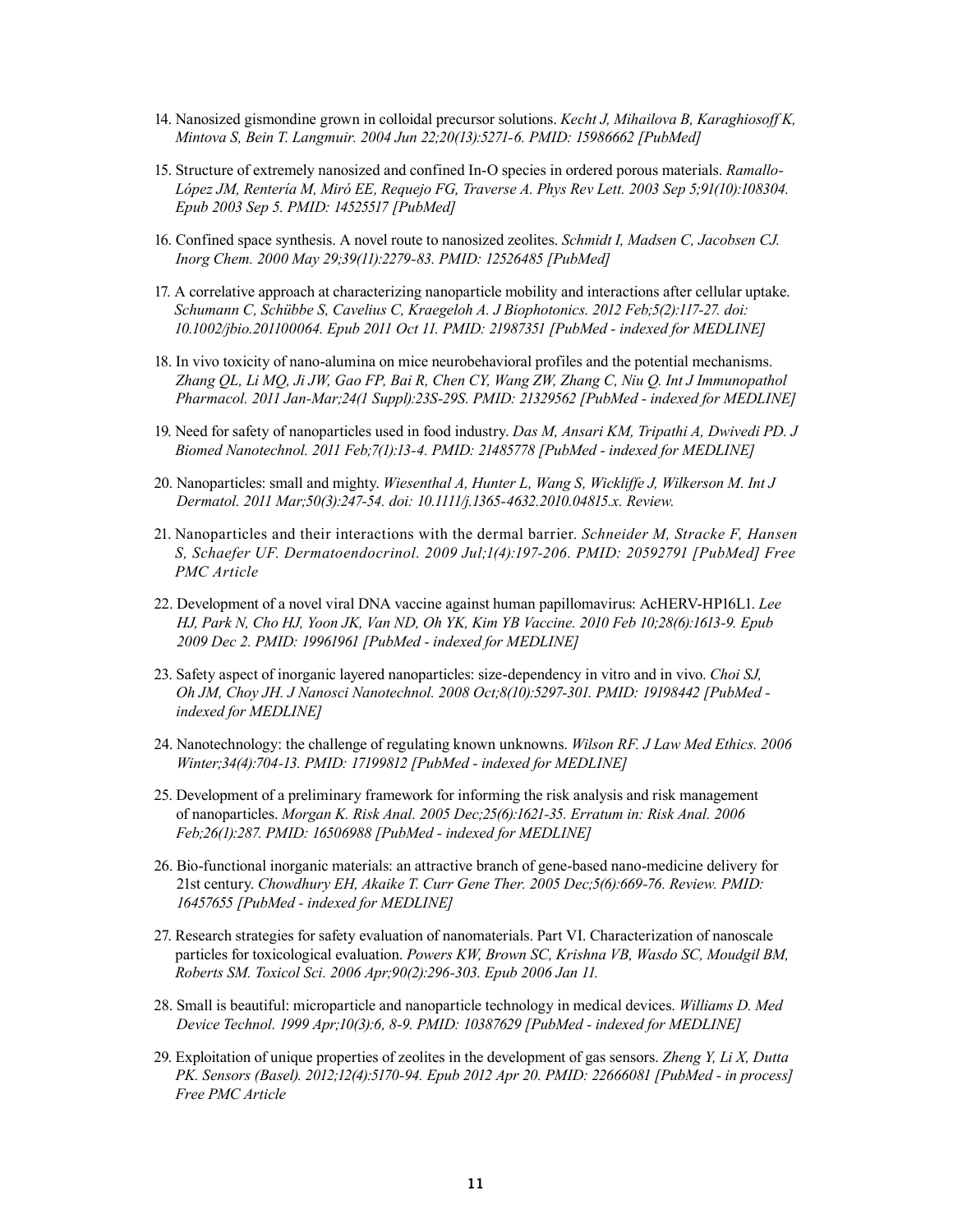- 30. Structure and catalytic properties of the most complex intergrown zeolite ITQ-39 determined by electron crystallography. *Willhammar T, Sun J, Wan W, Oleynikov P, Zhang D, Zou X, Moliner M, Gonzalez J, Martínez C, Rey F, Corma A. Nat Chem. 2012 Jan 29;4(3):188-94. doi: 10.1038/ nchem.1253. PMID: 22354432 [PubMed]*
- 31. Synthesis of nano-zeolite from coal fly ash and its potential for nutrient sequestration from anaerobically digested swine wastewater. *Chen X, Wendell K, Zhu J, Li J, Yu X, Zhang Z. Bioresour Technol. 2012 Apr;110:79-85. Epub 2012 Jan 28. PMID: 22330598 [PubMed - indexed for MEDLINE]*
- 32. Optimization of hydrothermal synthesis of pure phase zeolite Na-P1 from South African coal fly ashes. *Musyoka NM, Petrik LF, Gitari WM, Balfour G, Hums E. J Environ Sci Health A Tox Hazard Subst Environ Eng. 2012;47(3):337-50. PMID: 22320685 [PubMed - indexed for MEDLINE]*
- 33. Synthesis of hydroxy sodalite from coal fly ash using waste industrial brine solution. *Musyoka NM, Petrik LF, Balfour G, Gitari WM, Hums E. J Environ Sci Health A Tox Hazard Subst Environ Eng. 2011 Dec;46(14):1699-707. PMID: 22175873 [PubMed - indexed for MEDLINE]*
- 34. Synthesis of active carbon-based catalysts by chemical vapor infiltration for nitrogen oxide conversion. *Busch M, Bergmann U, Sager U, Schmidt W, Schmidt F, Notthoff C, Atakan B, Winterer M. J Nanosci Nanotechnol. 2011 Sep;11(9):7956-61.*
- 35. Photovoltaic effects of CdS and PbS quantum dots encapsulated in zeolite Y. *Kim HS, Jeong NC, Yoon KB. Langmuir. 2011 Dec 6;27(23):14678-88. Epub 2011 Nov 3.*
- 36. Production of biofuel from waste cooking palm oil using nanocrystalline zeolite as catalyst: process optimization studies. *Taufiqurrahmi N, Mohamed AR, Bhatia S. Bioresour Technol. 2011 Nov;102(22):10686-94. Epub 2011 Aug 24. PMID: 21924606 [PubMed - indexed for MEDLINE]*
- 37. Hierarchised luminescent organic architectures: design, synthesis, self-assembly, self-organisation and functions. *Maggini L, Bonifazi D. Chem Soc Rev. 2012 Jan 7;41(1):211-41. Epub 2011 Jul 12. Review. PMID: 21748186 [PubMed - indexed for MEDLINE]*
- 38. Mesoporous MFI zeolites by microwave induced assembly between sulfonic acid functionalized MFI zeolite nanoparticles and alkyltrimethylammonium cationic surfactants. *Jin H, Ansari MB, Park SE. Chem Commun (Camb). 2011 Jul 14;47(26):7482-4. Epub 2011 May 31. PMID: 21629918 [PubMed]*
- 39. Photoluminescence of ZnO in metal ion exchanged zeolite Y. *So SJ, Kim HJ, Cha du H, Han CS. J Nanosci Nanotechnol. 2011 Jan;11(1):847-50. PMID: 21446559 [PubMed]*
- 40. Ultrasensitive chemical sensors based on whispering gallery modes in a microsphere coated with zeolite. *Lin N, Jiang L, Wang S, Yuan L, Xiao H, Lu Y, Tsai H. Appl Opt. 2010 Nov 20;49(33):6463-71. doi: 10.1364/AO.49.006463. PMID: 21102672 [PubMed - indexed for MEDLINE]*
- 41. On the zinc sorption by the Serbian natural clinoptilolite and the disinfecting ability and phosphate affinity of the exhausted sorbent. *Stojakovic D, Hrenovic J, Mazaj M, Rajic N. J Hazard Mater. 2011 Jan 15;185(1):408-15. Epub 2010 Sep 22.*
- 42. Dynamic and reversible organization of zeolite L crystals induced by holographic optical tweezers. *Woerdemann M, Gläsener S, Hörner F, Devaux A, De Cola L, Denz C. Adv Mater. 2010 Oct 1;22(37):4176-9.*
- 43. Asymmetric printing of molecules and zeolites on self assembled monolayers. *Kehr NS, Schäfer A, Ravoo BJ, De Cola L. Nanoscale. 2010 Apr;2(4):601-5. Epub 2010 Jan 28. PMID: 20644765 [PubMed - indexed for MEDLINE]*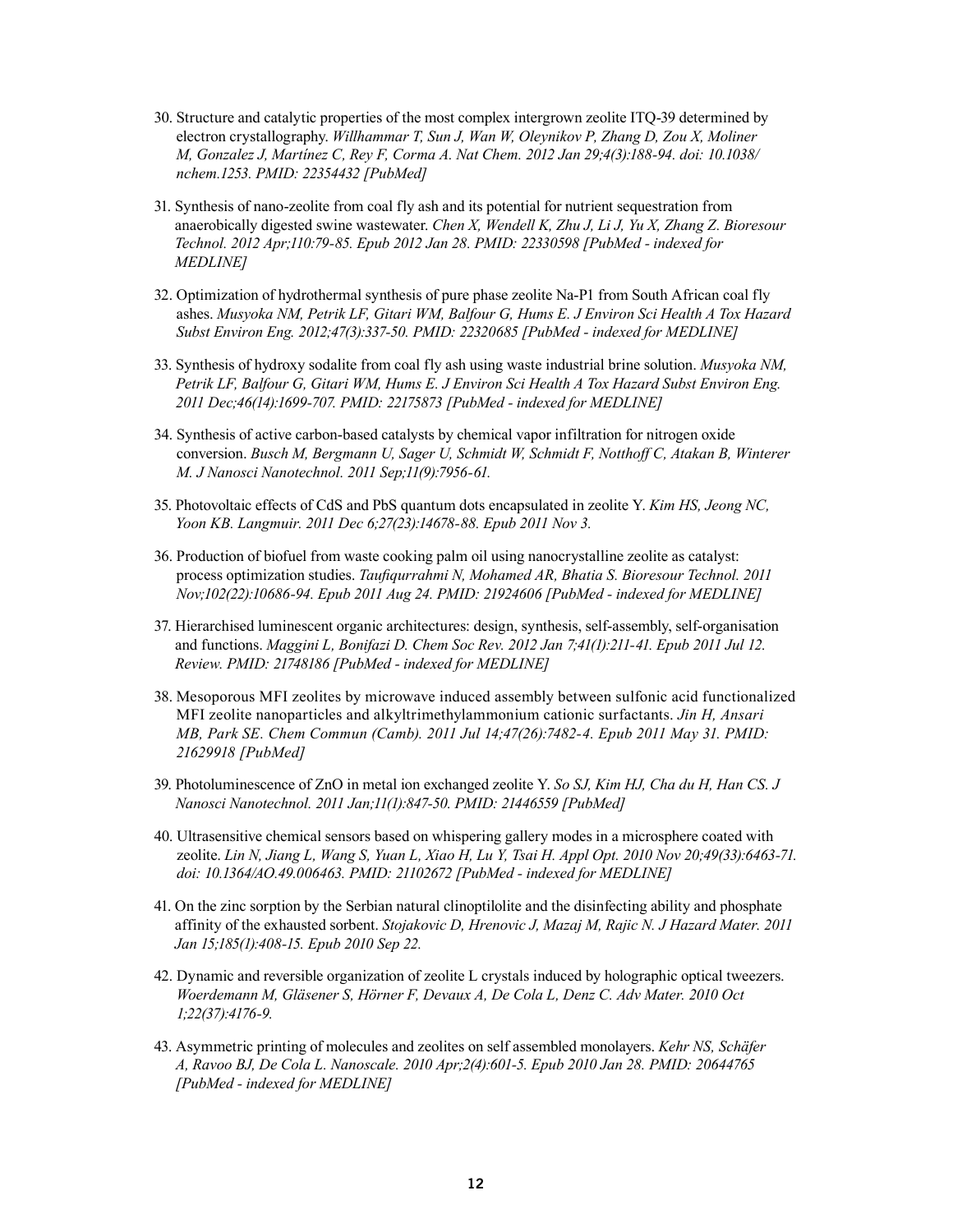- 44. A bio-metal-organic framework for highly selective CO(2) capture: A molecular simulation study. *Chen Y, Jiang J. ChemSusChem. 2010 Aug 23;3(8):982-8. PMID: 20623727 [PubMed - indexed for MEDLINE]*
- 45. MgO encapsulated mesoporous zeolite for the side chain alkylation of toluene with methanol. *Jiang N, Jin H, Jeong EY, Park SE. J Nanosci Nanotechnol. 2010 Jan;10(1):227-32. PMID: 20352838 [PubMed - indexed for MEDLINE]*
- 46. Enhanced catalytic performance of copper-exchanged SAPO-34 molecular sieve in methanol-toolefin reaction. *Kim SJ, Park JW, Lee KY, Seo G, Song MK, Jeong SY. J Nanosci Nanotechnol. 2010 Jan;10(1):147-57. PMID: 20352825 [PubMed - indexed for MEDLINE]*
- 47. Toward white light emission through efficient two-step energy transfer in hybrid nanofibers. *Vohra V, Calzaferri G, Destri S, Pasini M, Porzio W, Botta C. ACS Nano. 2010 Mar 23;4(3):1409-16. PMID: 20131877 [PubMed - indexed for MEDLINE]*
- 48. New insights into ETS-10 and titanate quantum wire: a comprehensive characterization. *Jeong NC, Lee YJ, Park JH, Lim H, Shin CH, Cheong H, Yoon KB. J Am Chem Soc. 2009 Sep 16;131(36):13080-92.*
- 49. Removal of trimethylamine by adsorption over zeolite catalysts and deodorization of fish oil. *Chung KH, Lee KY. J Hazard Mater. 2009 Dec 30;172(2-3):922-7. Epub 2009 Jul 28.*
- 50. The beta-zeolite synthesized by dry-gel conversion method without the use of sodium hydroxide: characterization and catalytic behaviors. *J Nanosci Nanotechnol. 2009 Jan;9(1):475-83. Sakthivel A, Iida A, Komura K, Sugi Y. Department of Materials Science and Technology, Faculty of Engineering, Gifu University, Gifu 501-1193, Japan.*
- 51. Superbroadband near-IR nano-optical source based on bismuth-doped high-silica nanocrystalline zeolites. *Sun HT, Miwa Y, Shimaoka F, Fujii M, Hosokawa A, Mizuhata M, Hayashi S, Deki S. Opt Lett. 2009 Apr 15;34(8):1219-21. PMID: 19370123 [PubMed]*
- 52. Significantly enhanced superbroadband near infrared emission in bismuth/aluminum doped highsilica zeolite derived nanoparticles. *Sun HT, Hasegawa T, Fujii M, Shimaoka F, Bai Z, Mizuhata M, Hayashi S, Deki S. Opt Express. 2009 Apr 13;17(8):6239-44. PMID: 19365448 [PubMed - indexed for MEDLINE]*
- 53. The application of silicalite-1/fly ash cenosphere (S/FAC) zeolite composite for the adsorption of methyl tert-butyl ether (MTBE). *Lu J, Xu F, Wang D, Huang J, Cai W. J Hazard Mater. 2009 Jun 15;165(1-3):120-5. Epub 2008 Sep 30. PMID: 19036514 [PubMed - indexed for MEDLINE]*
- 54. Removal of free fatty acid in waste frying oil by esterification with methanol on zeolite catalysts. *Chung KH, Chang DR, Park BG. Bioresour Technol. 2008 Nov;99(16):7438-43. Epub 2008 Apr 1. PMID: 18387298 [PubMed - indexed for MEDLINE]*
- 55. On the acidity of saponite materials: a combined HRTEM, FTIR, and solid-state NMR study. *Bisio C, Gatti G, Boccaleri E, Marchese L, Bertinetti L, Coluccia S. Langmuir. 2008 Mar 18;24(6):2808- 19. Epub 2008 Feb 6.*
- 56. Analysis of the temperature and pressure dependence of the 129Xe NMR chemical shift and signal intensity for the derivation of basic parameters of adsorption as applied to zeolite ZSM-5. *Kawata Y, Adachi Y, Haga S, Fukutomi J, Imai H, Kimura A, Fujiwara H. Anal Sci. 2007 Dec;23(12):1397-402.*
- 57. Investigation of potential alternative hydrogen carrier, Mg supported zeolite with temperature programmed desorption of NH3. *Cho SJ, Kim TH, Jang YB, Lee J. J Nanosci Nanotechnol. 2007 Nov;7(11):4041-4.*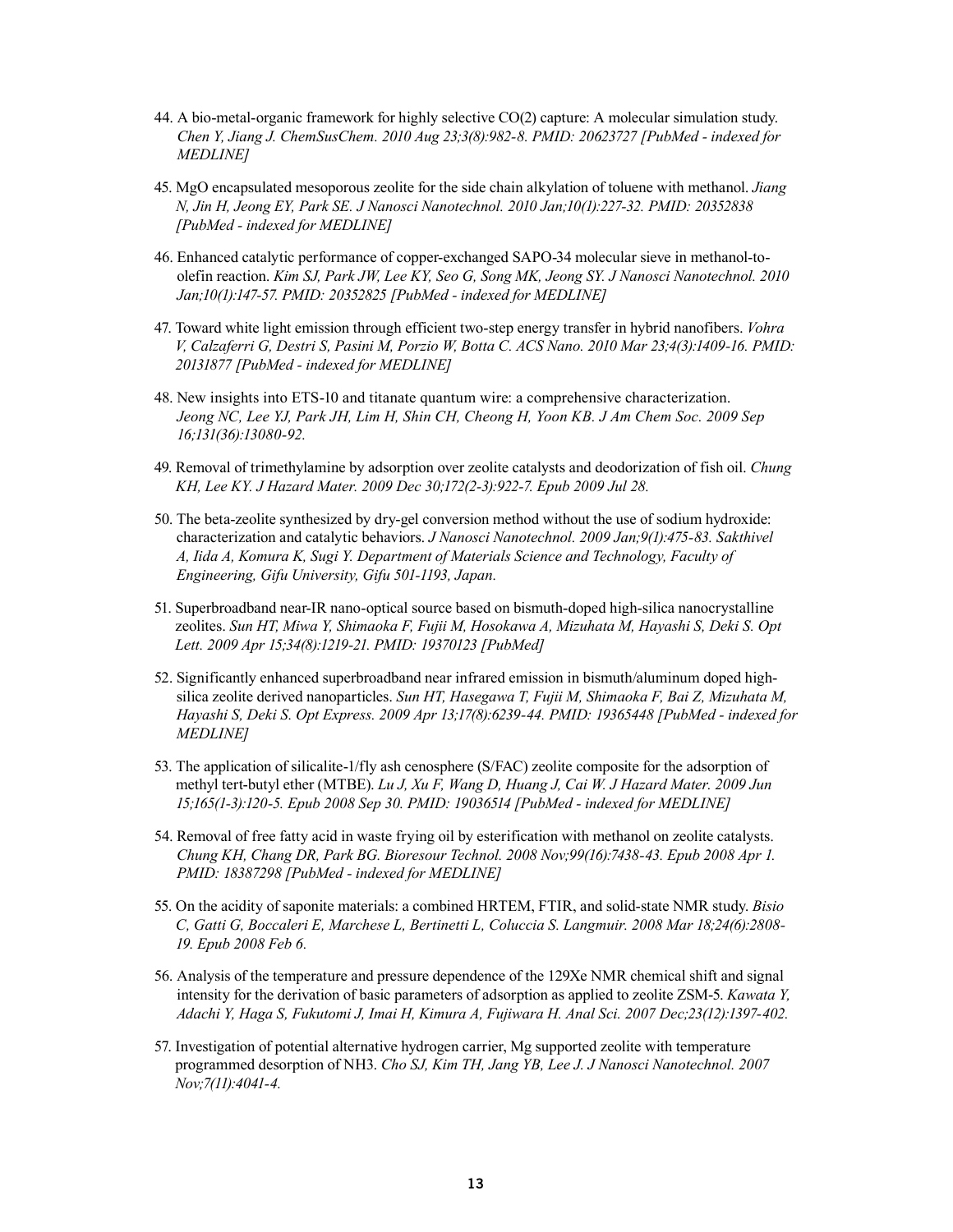- 58. Novel microporous carbon material with flower like structure templated by MCM-22. *Srinivasu P, Vinu A, Gokulakrishnan N, Anandan S, Asthana A, Mori T, Ariga K. J Nanosci Nanotechnol. 2007 Aug;7(8):2913-6. PMID: 17685317 [PubMed - indexed for MEDLINE]*
- 59. Structural and zeolitic features of a series of heterometallic supramolecular porous architectures based on tetrahedral {M(C2O4)4}4- primary building units. *Imaz I, Bravic G, Sutter JP. Dalton Trans. 2005 Aug 21;(16):2681-7. Epub 2005 Jul 15. PMID: 16075106 [PubMed - indexed for MEDLINE]*
- 60. Highly effective sulfated zirconia nanocatalysts grown out of colloidal silica at high temperature. *Zhu G, Wang C, Zhang Y, Guo N, Zhao Y, Wang R, Qiu S, Wei Y, Baughman RH. Chemistry. 2004 Oct 4;10(19):4750-4. PMID: 15372651 [PubMed]*
- 61. Biochemical evolution III: polymerization on organophilic silica-rich surfaces, crystal-chemical modeling, formation of first cells, and geological clues. *Smith JV, Arnold FP Jr, Parsons I, Lee MR. Proc Natl Acad Sci U S A. 1999 Mar 30;96(7):3479-85. Review. PMID: 10097060 [PubMed - indexed for MEDLINE] Free PMC Article*
- 62. Zeolite-confined Nano-RuO(2): A green, selective, and efficient catalyst for aerobic alcohol oxidation. *Zhan BZ, White MA, Sham TK, Pincock JA, Doucet RJ, Rao KV, Robertson KN, Cameron TS. J Am Chem Soc. 2003 Feb 26;125(8):2195-9. PMID: 12590547 [PubMed]*
- 63. Direct synthesis of hierarchical LTA zeolite via a low crystallization and growth rate technique in presence of cetyltrimethylammonium bromide.
- 65. Capturing ultrasmall EMT zeolite from template-free systems. *Ng EP, Chateigner D, Bein T, Valtchev V, Mintova S. Science. 2012 Jan 6;335(6064):70-3. Epub 2011 Dec 8. PMID: 22157080 [PubMed]*
- 66. Templated nanoscale porous carbons. *Xia Y, Yang Z, Mokaya R. Nanoscale. 2010 May;2(5):639-59. Epub 2010 Feb 26. Review. PMID: 20648305 [PubMed - indexed for MEDLINE]*
- 67. Mercaptosilane-assisted synthesis of metal clusters within zeolites and catalytic consequences of encapsulation. *Choi M, Wu Z, Iglesia E. J Am Chem Soc. 2010 Jul 7;132(26):9129-37.*
- 68. Removing cadmium ions from water via nanoparticle-enhanced ultrafiltration. *Jawor A, Hoek EM. Environ Sci Technol. 2010 Apr 1;44(7):2570-6.*
- 69. Water confined in cement pastes as a probe of cement microstructure evolution. *Ridi F, Luciani P, Fratini E, Baglioni P. J Phys Chem B. 2009 Mar 12;113(10):3080-7.*
- 70. Activity of double wash-coat monolith catalyst with noble metals and zeolites in selective catalytic reduction of NO(x) with C3H6. *Lee JD, Kim KJ, Kim YH, Jeon GS, Choi YK, Ahn HG. J Nanosci Nanotechnol. 2008 Oct;8(10):5306-*10. PMID: 19198444 [PubMed]
- 71. Characterization of nanoparticles in diluted clear solutions for Silicalite-1 zeolite synthesis using liquid 29Si NMR, SAXS and DLS. *Follens LR, Aerts A, Haouas M, Caremans TP, Loppinet B, Goderis B, Vermant J, Taulelle F, Martens JA, Kirschhock CE. Phys Chem Chem Phys. 2008 Sep 28;10(36):5574-83. Epub 2008 Jul 23. PMID: 18956092 [PubMed - indexed for MEDLINE]*
- 72. Assembly of nanozeolite monolayers on the gold substrates of piezoelectric sensors. *Biemmi E, Bein T. Langmuir. 2008 Oct 7;24(19):11196-202. Epub 2008 Aug 27. PMID: 18729483 [PubMed]*
- 73. Exceptionally small colloidal zeolites templated by Pd and Pt amines. *Kecht J, Mintova S, Bein T. Langmuir. 2008 Apr 15;24(8):4310-5. Epub 2008 Mar 1. PMID: 18312007 [PubMed]*
- 74. Ultrasonic attenuation by nanoporous particles. Part II: experimental. *Rowlands WN, Beattie JK, Djerdjev AM, O'Brien RW. Phys Chem Chem Phys. 2006 Nov 21;8(43):5124-30. Epub 2006 Sep 5. PMID: 17091163 [PubMed - indexed for MEDLINE]*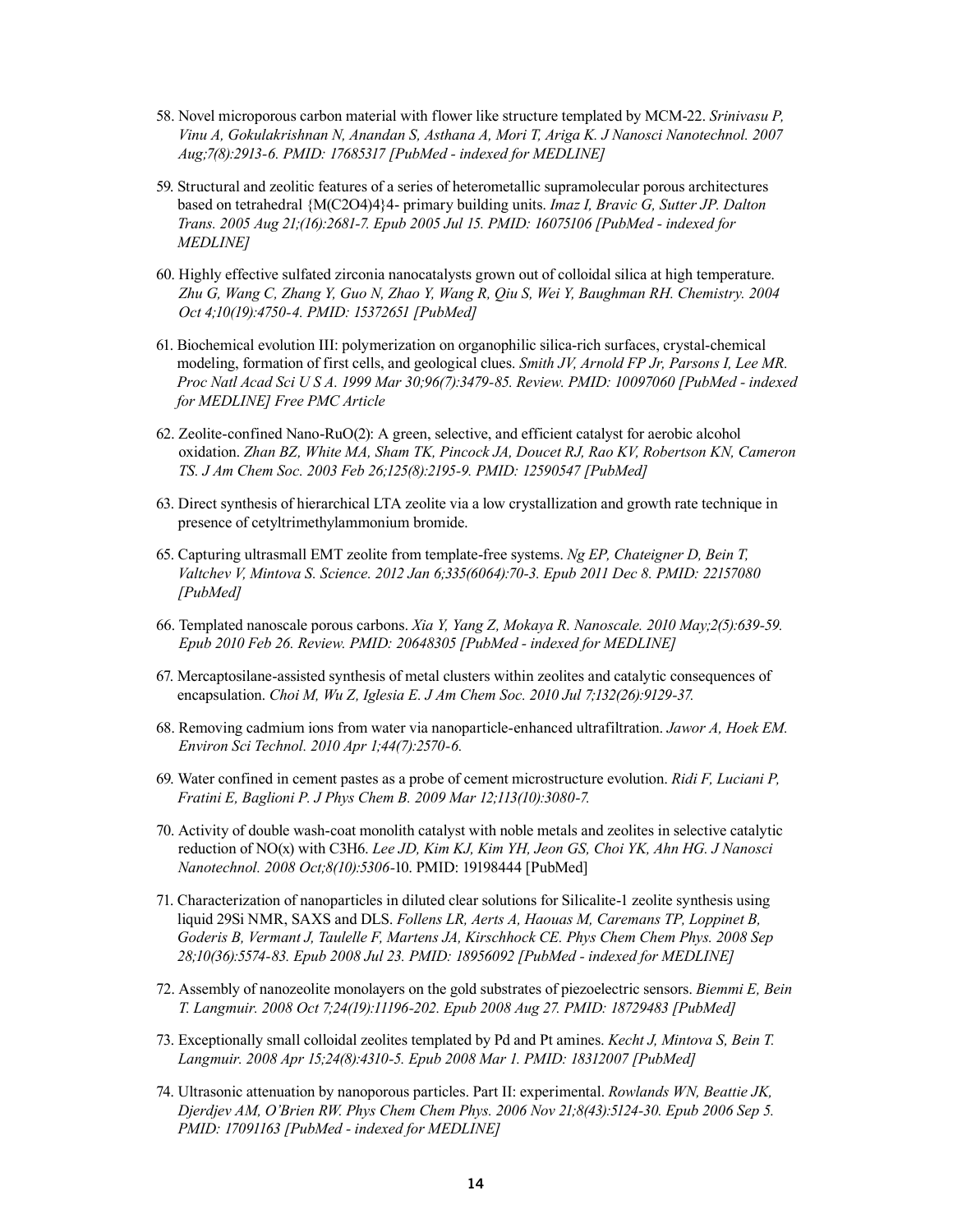- 75. Photocatalytic paper from colloidal TiO(2)--fact or fantasy. *Pelton R, Geng X, Brook M. Adv Colloid Interface Sci. 2006 Nov 23;127(1):43-53. Epub 2006 Oct 6. PMID: 17027532 [PubMed indexed for MEDLINE]*
- 76. Nanoparticle formation and zeolite growth in TEOS/Organocation/water solutions. *Cheng CH, Shantz DF. J Phys Chem B. 2005 Apr 21;109(15):7266-74. PMID: 16851831 [PubMed]*
- 77. Interlayer stacking disorder in zeolite beta family: a Raman spectroscopic study. *Mihailova B, Valtchev V, Mintova S, Faust AC, Petkov N, Bein T. Phys Chem Chem Phys. 2005 Jul 21;7(14):2756- 63. Epub 2005 Jun 15. PMID: 16189590 [PubMed - indexed for MEDLINE]*
- 78. Binding of chemicals to melanins re-examined: adsorption of some drugs to the surface of melanin particles. *Bridelli MG, Ciati A, Crippa PR. Biophys Chem. 2006 Jan 20;119(2):137-45. Epub 2005 Sep 1. PMID: 16139945 [PubMed - indexed for MEDLINE]*
- 79. The role of aqueous iron(II) and manganese(II) in sub-aqueous active barrier systems containing natural clinoptilolite. *Jacobs PH, Waite TD. Chemosphere. 2004 Jan;54(3):313-24. PMID: 14575744 [PubMed - indexed for MEDLINE]*
- 80. n-Alkane hydroconversion on Zeogrid and colloidal ZSM-5 assembled from aluminosilicate nanoslabs of MFI framework type. *Aerts A, Huybrechts W, Kremer SP, Kirschhock CE, Theunissen E, Van Isacker A, Denayer JF, Baron GV, Thybaut JW, Marin GB, Jacobs PA, Martens JA. Chem Commun (Camb). 2003 Aug 7;(15):1888-9. PMID: 12932017 [PubMed - indexed for MEDLINE]*
- 81. Mechanism of zeolite A nanocrystal growth from colloids at room temperature. *Mintova S, Olson NH, Valtchev V, Bein T. Science. 1999 Feb 12;283(5404):958-60. PMID: 9974382 [PubMed - indexed for MEDLINE] Free Article*
- 82. The potential of a microencapsulated urease-zeolite oral sorbent for the removal of urea in uremia. *Cattaneo MV, Chang TM. ASAIO Trans. 1991 Apr-Jun;37(2):80-7. PMID: 1649615 [PubMed indexed for MEDLINE]*
- 83. Nanozeolites doped photopolymer layers with reduced shrinkage.*Moothanchery M, Naydenova I, Mintova S, Toal V. Opt Express. 2011 Dec 5;19(25):25786-91. doi: 10.1364/OE.19.025786. PMID: 22273971 [PubMed - indexed for MEDLINE]*
- 84. Effect of composition, morphology and size of nanozeolite on its in vitro cytotoxicity. *Kihara T, Zhang Y, Hu Y, Mao Q, Tang Y, Miyake J. J Biosci Bioeng. 2011 Jun;111(6):725-30. Epub 2011 Mar 9. PMID: 21393058[PubMed - indexed for MEDLINE]*
- 85. Ruthenium(0) nanoclusters stabilized by a Nanozeolite framework: isolable, reusable, and green catalyst for the hydrogenation of neat aromatics under mild conditions with the unprecedented catalytic activity and lifetime. *Zahmakiran M, Tonbul Y, Ozkar S. J Am Chem Soc. 2010 May 12;132(18):6541-9. Erratum in: J Am Chem Soc. 2010 Jul 28;132(29):10205. PMID: 20405831[PubMed]*
- 86. Electrochemistry of nanozeolite-immobilized cytochrome c in aqueous and nonaqueous solutions. *Guo K, Hu Y, Zhang Y, Liu B, Magner E. Langmuir. 2010 Jun 1;26(11):9076-81. PMID: 20373776 [PubMed - indexed for MEDLINE]*
- 87. (1)H relaxivity of water in aqueous suspensions of Gd(3+)-loaded NaY nanozeolites and AlTUD-1 mesoporous material: the influence of Si/Al ratio and pore size. *Norek M, Neves IC, Peters JA. Inorg Chem. 2007 Jul 23;46(15):6190-6. Epub 2007 Jun 23. PMID: 17589991[PubMed - indexed for MEDLINE]*
- 88. A new route for the synthesis of uniform nanozeolites with hydrophobic external surface in organic solvent medium.Vuong GT, Do TO. J Am Chem Soc. 2007 Apr 4;129(13):3810-1. Epub 2007 Mar 10. No abstract available. PMID:17348654 [PubMed]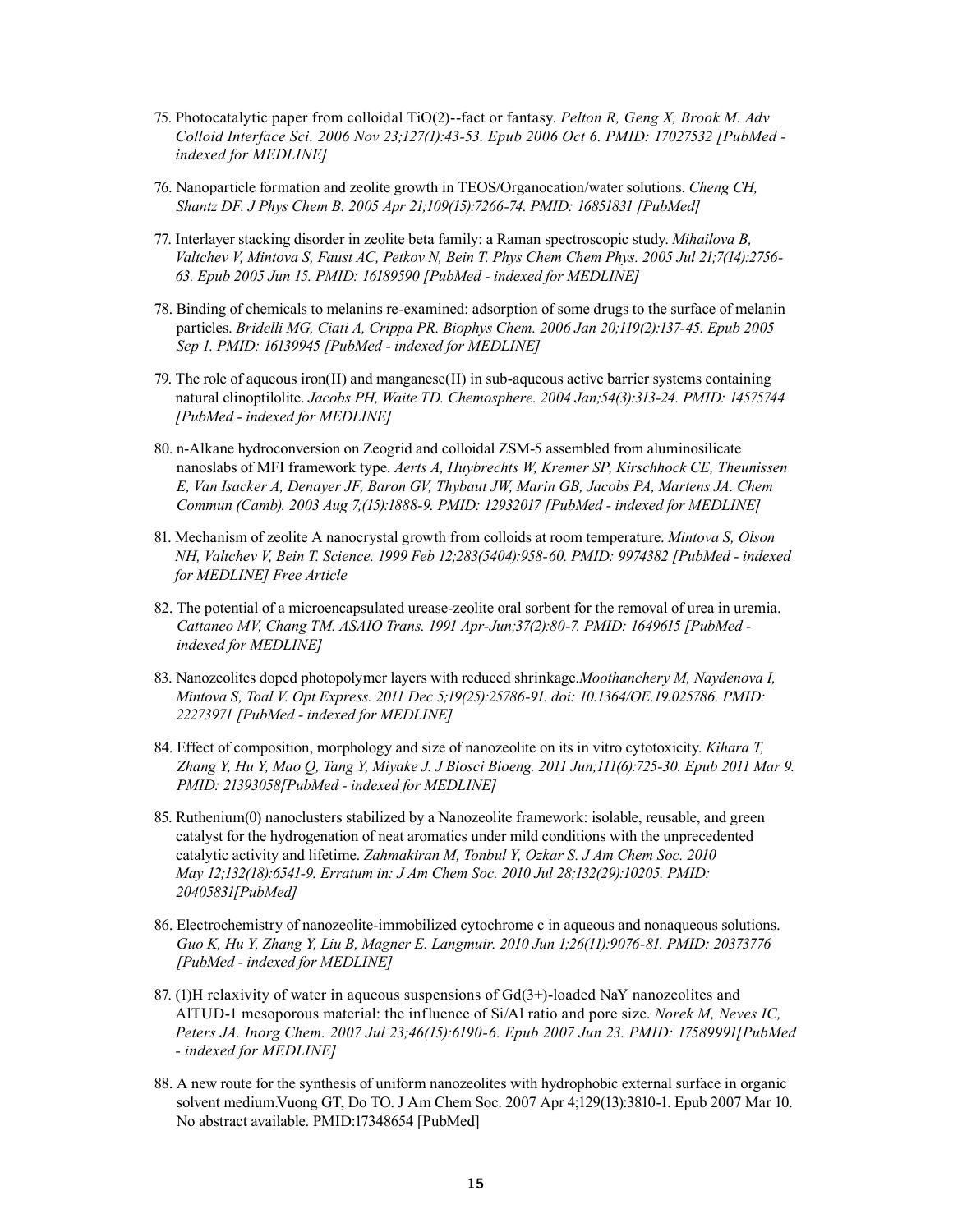- 89. La roca magica: uses of natural zeolites in agriculture and industry. *Mumpton FA. Proc Natl Acad Sci USA. 1999;96:3463-3470.*
- 90. Medical applications of zeolites. Pavelic K, Hadzija M. *In: Auerbach SM, Carrado KA, Dutta PK (eds). Handbook of Zeolite Science and Technology. New York: Dekker; 2003; pp 1143-1174.*
- 91. The potential of a microencapsulated urease-zeolite oral sorbent for the removal of urea in uremia. *Cattaneo MV, Chang TM. ASAIO Trans. 1991;37:80-87.*
- 92. Zeolitic ammonium ion exchange for portable hemodialysis dialysate regeneration. *Patzer JF II, Yao SJ, Wolfson SK Jr.ASAIO J. 1995;41:221-226.*
- 93. Effects of haemoperfusion on selected Indices of blood biochemistry in sheep. *Seidel H, Bartko P, Kovác G, Paulíková I, Nagy O.Acta vet Brno. 1997;66:213-218.*
- 94. Enterex-anti-diarrheic drug based on purified natural clinoptilolite. *Rodriguez-Fuentes G, Barrios MA, Iraizoz A, Perdomo I, Cedre B. Zeolites. 1997;19:441-448.*
- 95. Gadolinium zeolite as an oral contrast agent for magnetic resonance imaging. *Young SW, Qing F, Rubin D, et al.J Magn Reson Imaging. 1995;5:499-508.*
- 96. Zeolite A increases proliferation, differentiation, and transforming growth factor beta production in normal adult human osteoblast-like cells in vitro. *Keeting PE, Oursler MJ, Wiegand KE, Bonde SK, Spelsberg TC, Riggs BL. J Bone Miner Res. 1992;7:1281-1289.*
- 97. The effect of tribomechanically activated zeolite (TMAZ) on total antioxidant status of healthy individuals and patients with malignant disease. *Ivkovic S, Zabcic D.Free Radic Biol Med. 2002; 33(suppl 1):172.*
- 98. Antioxidative Therapy: nanotechnology product TMA-Zeolite reduces oxidative stress in cancer and diabetic patients. *Ivkovic S, Zabcic D.Free Radic Biol Med. 2002;33(suppl 2):331.*
- 99. Antifungal effect of zeolite-incorporated tissue conditioner against Candida albicans growth and/or acid production. *Nikawa H, Yamamoto T, Hamada T, Rahardjo MB, Murata H, Nakanoda S.J Oral Rehabil. 1997;24:350-357.*
- 100. Pilot study on the effect of a mouthrinse containing silver zeolite on plaque formation. *Morishita M, Miyagi M, Yamasaki Y, Tsuruda K, Kawahara K, Iwamoto Y. J Clin Dent. 1998;9:94-96.*
- 101. Adsorption characteristics of  $UO(2)(2+)$  and Th(4+) ions from simulated radioactive solutions onto chitosan/clinoptilolite sorbents. *J Hazard Mater. 2011 Jan 15;185(1):447-55. Epub 2010 Sep 22.*
- 102. Characterization of ZZ a Zn2+ clinoptilolite. *Humelnicu D, Dinu MV, Drăgan ES. Source Al I Cuza University of Iasi, Faculty of Chemistry, Bd. 11 Carol I, 700506 Iasi, Romania. doinah@uaic.ro Toxicol Sci. 2011 Oct 5. [Epub ahead of print]*
- 103. Studies in Surface Science and Catalysis, 2004 Elsevier Dietary supplementation with the tribomechanically activated zeolite clinoptilolite in immunodeficiency: effects on the immune system. *G Rodríguez-Fuentes*
- 104. Adsorption of lead (II) ions on transcarpathian clinoptilolite. *VI Gomonaj, NP Golub, KY Szekeresh… - Adsorption Science & …, 2001 - Multi-Science*
- 105. DETERMINATION OF APOPTOTIC EFFECTS OF CLINOPTILOLITE ON HUMAN T LYMPHOCYTES [PDF] *from iyte.edu.trME USLU - 2008 - library.iyte.edu.tr*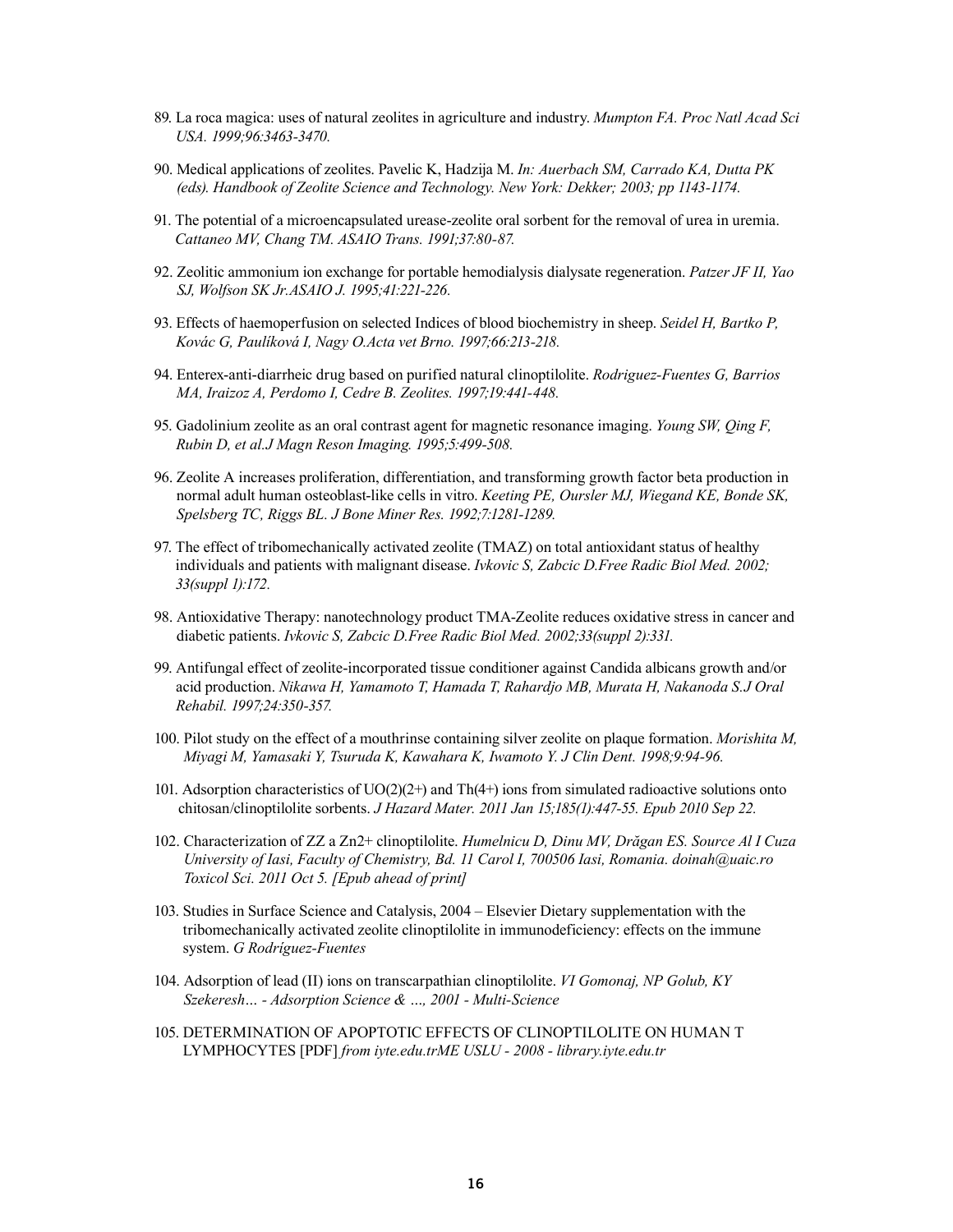- 106. 32-O-03-Study of the reaction of a Ca-clinoptilolite and human bile. *R Simón Carballo, G Rodríguez-Fuentes… - Studies in Surface …, 2001 – Elsevier 170 32 -Zeolite minerals and Health Sciences (Thursday pm) 32-O-01 - Biomedical applications of zeolites \*K. Pavelic 1, B. Subotic I and M. Colic 2 I Rudjer Boskovic Institute, Zagreb, Croatia," 2Molecutec Corporation., Goleta, USA - pavelic@rudjer, irb. hr Natural and ...*
- 107. Studies of the effect of calcite and magnesite on the uptake of Pb2+ and Zn2+ ions by natural kaolinite and clinoptilolite [PDF] *from iyte. AAS, XRPD, SEM/EDS, and FTIR edu.trB Zünbül - 2005 - library.iyte.edu.tr. Sorption Studies on Mineral Mixtures 51 ... clinoptilolite and magnesite minerals, in addition to magnesite-clinoptilolite mixtures*
- 108. The Basic Science of Poisons. *Klaassen CD, ed. 1996. Casarett and Doull's Toxicology: New York: McGraw-Hill.*
- 109. Heavy Metals and Health. World Resources Institute (WRI). *Accessed online at http://www.wri.org/ wri/wr-98-99/metals2.htm.*
- 110. OSHA. Heavy Metals. Occupational Safety and Health Administration. *Accessed online at http:// www.osha-slc.gov/SLTC/metalsheavy/index.html.*
- 111. A field study on the effect of the dietary use of a clinoptilolite-rich tuff, alone or in combination with certain antimicrobials, on the health status and performance of …*[PDF] from 67.20.90.220DS Papaioannou, CS Kyriakis, C Alexopoulos… - Research in veterinary …, 2004 – Elsevier*
- 112. A field study on the effect of in-feed inclusion of a natural zeolite (clinoptilolite) on health status and performance of sows/gilts and their litters
- 113. The effect of feeding clinoptilolite on the health status, blood picture and weight gain in pigs *DS Papaioannou, SC Kyriakis… - Research in veterinary …, 2002 – Elsevier.*
- 114. The effect of feeding zeolite (clinoptilolite) on the health status of sheep. *L Vrzgula, P Bartko, J Blazovský… - Veterinární medicína, 1982 - ncbi.nlm.nih.gov*
- 115. P Bartko, L Vrzgula, M Prosbova… Veterinární medicína, 1983 ncbi.nlm.nih.gov
- 116. Effects of high-sulfur water and clinoptilolite on health and growth performance of steers fed forage-based diets *[HTML] from animal-science.orgKM Cammack, CL Wright, KJ Austin… - Journal of animal …, 2010 - animal-science.org*
- 117. The effect of natural zeolite (clinoptilolite) on the state of health and the indices of the internal environment of calves during the first 15 days of postnatal development. *L Vrzgula - Nutrition reports international (USA), 1986 - agris.fao.org*
- 118. Effects of short-term supplementation of clinoptilolite in colostrum and milk on hematology, serum proteins, performance, and health in neonatal dairy calves *[PDF] from um.ac.ir M Mohri, HA Seifi… - Food and Chemical Toxicology, 2008 – Elsevier*
- 119. The effect of the zeolite clinoptilolite on serum chemistry and hematopoiesis in mice. *[PDF] from 67.20.90.220I Martin-Kleiner, Z Flegar-Metri, R Zadro… - Food and chemical …, 2001 – Elsevier ...*
- 120. Investigation of ammonia removal from polluted waters by Clinoptilolite zeolite *[HTML] from bioline.org.brAR Rahmani, AH Mahvi, AR Mesdaghinia… - International …, 2004 - bioline.org. br ... 4 th. Ed., Mc Graw Hill Co., New York, 2003; Schoeman JJ, Evaluation of a South African Clinoptilolite for ammonium-nitrogen removal from an underground mine water. Water ... th. Ed., American Public Health Association, NW.*